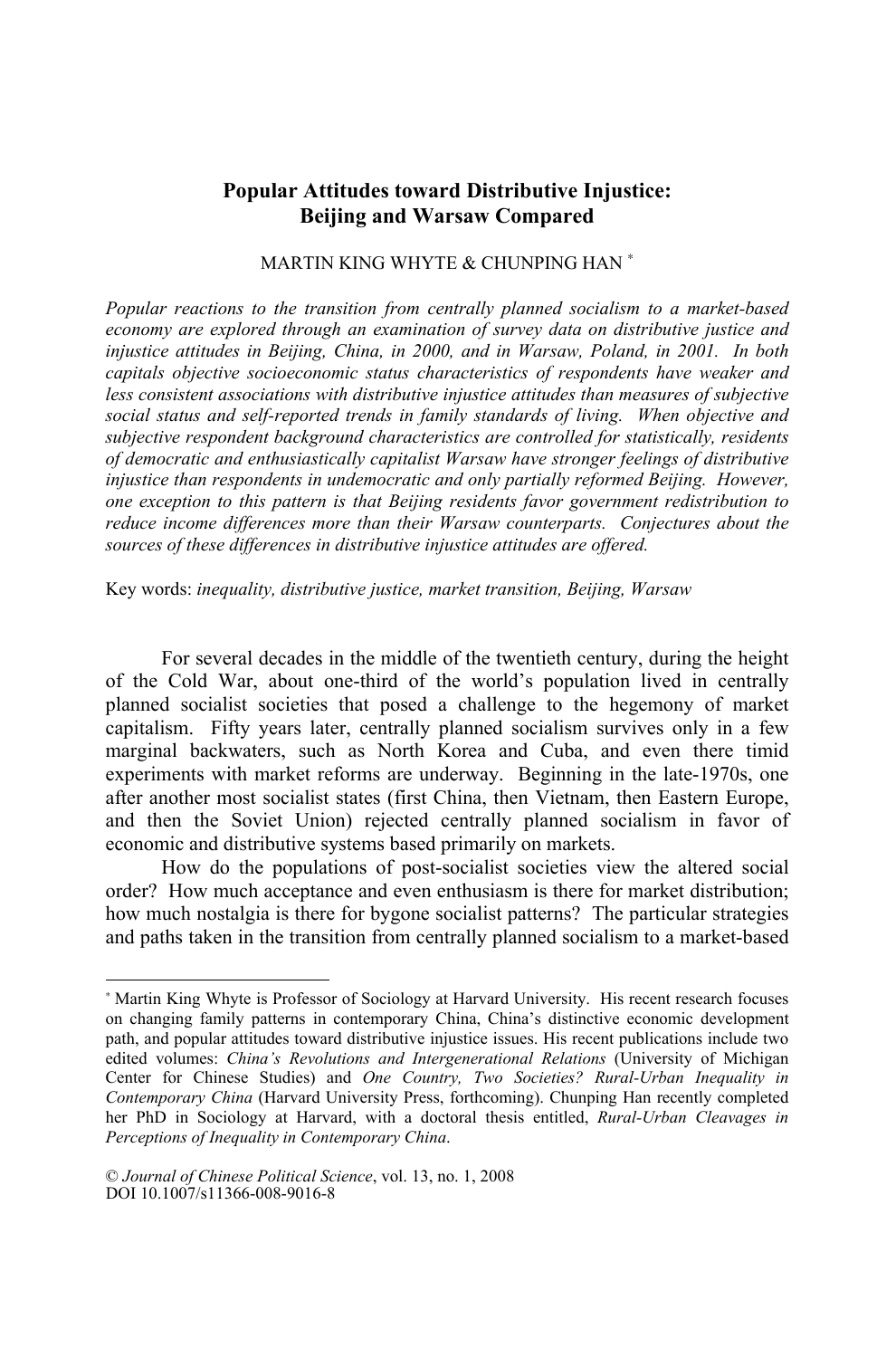system have varied widely, but in no society has the change been easy or universally popular. Populations that for a generation or longer had been indoctrinated in the superiority of socialist principles and the evils of markets and capitalism, and who had learned to live by playing according to the "socialist rules of the game," found the social order and the ground rules for getting ahead shifting out from under them. Forms of behavior that had been the tickets to success under socialism (e.g., political loyalty, activism in class struggle, cultivating a Spartan life style) were devalued, while other kinds of behavior long denounced as "bourgeois" or even counter-revolutionary (e.g., seeking profits, competition, taking entrepreneurial risks, working for foreigners, conspicuous consumption) became accepted and even officially encouraged. Citizens who had grown accustomed to relying on the allocation of employment, housing, and other benefits from the bureaucratic agencies of paternalistic socialist states found they had to learn (or relearn) how to rely on themselves and compete in a rapidly changing and confusing marketplace.

In many of these societies (particularly in Eastern Europe and the former Soviet Union), the dismantling of the socialist economic system initially led to a severe economic depression, but even China's boisterous growth has produced many losers as well as winners. The new market systems make it possible for some individuals to acquire riches unimaginable in the planned socialist era, but they also leave many citizens vulnerable to hazards they didn't have to face in a planned economy—for example, unemployment, inflation, loss of medical insurance, and inability to afford higher education. A recent statement by a Polish miner conveys this unease: "We were freer under the Communists, because now you are worried that you are going to lose your job, and if you lose your job it's going to be very hard to get another."<sup>1</sup> After decades of living under the slogans and at least the partial reality of socialist egalitarianism, citizens in post-socialist societies find themselves living in social orders that are highly unequal and often becoming rapidly more so.<sup>2</sup> Does the reality of improved living standards and increased opportunities for upward mobility for many in at least the most successful postsocialist states offset popular uneasiness about the less savory aspects of their increasingly market-driven economies?

Research on popular reactions to the transition from socialist to market distribution has been underway for some time, focusing upon Eastern Europe and the former Soviet Union, particularly in the International Social Justice Project (hereafter ISJP). $3$  Generally speaking, these East European surveys show mixed popular reactions, with considerable acceptance of some market ideas and little nostalgia for many features of socialism, but at the same time much criticism of the unfairness of current patterns of actual inequality. Until recently no comparable data were available from China, a society where the nature of the transition from centrally planned socialism to market distribution has proceeded very differently, and in many respects more smoothly and successfully. Survey research on this topic in China is now available, and the goal of the present analysis is to begin the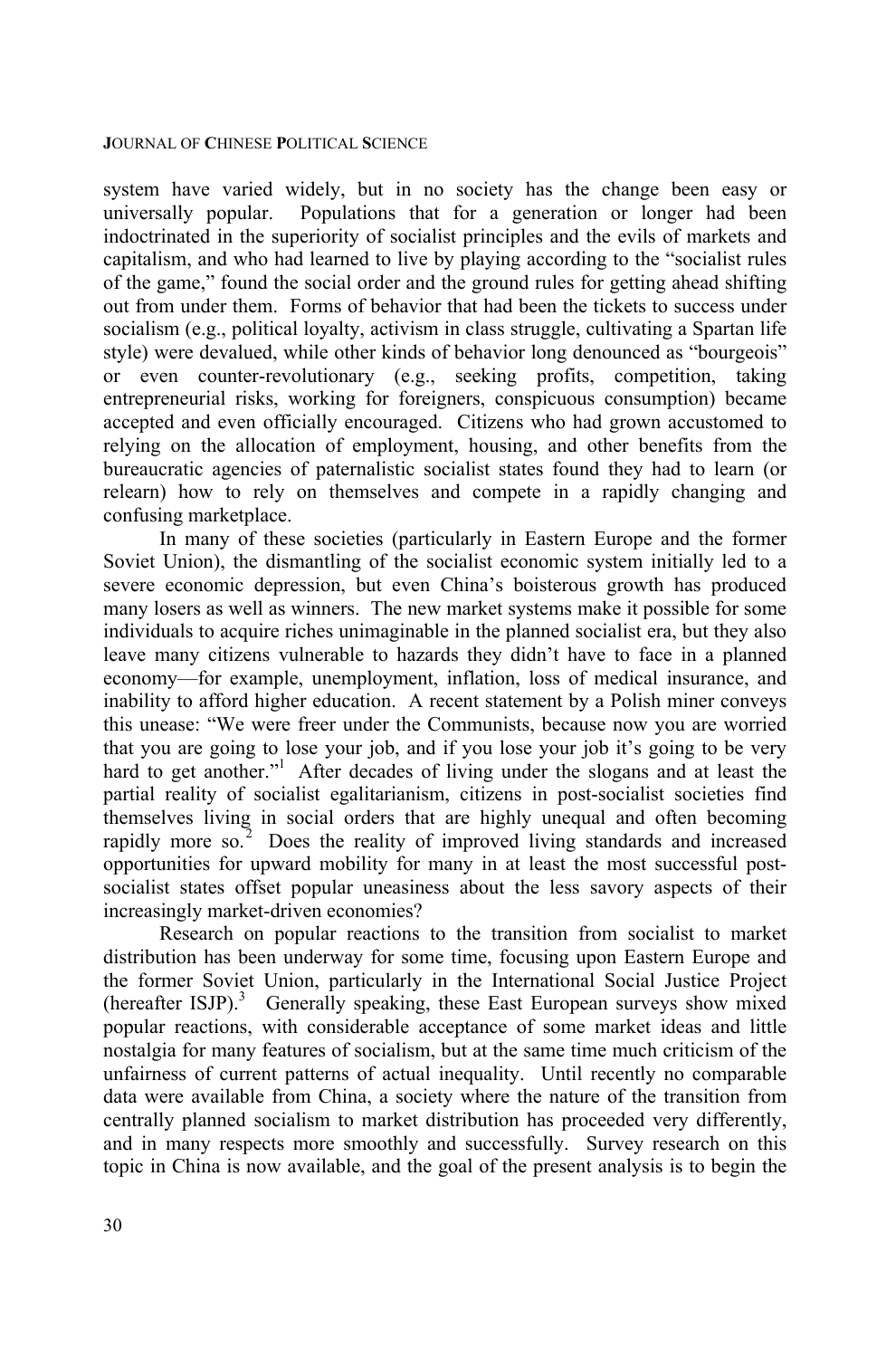job of comparing and contrasting popular attitudes toward inequality and distributive justice issues in that country with an Eastern European counterpart. Specifically, we want to systematically compare popular attitudes toward distributive injustice in Beijing, China, in 2000, and in Warsaw, Poland, in 2001.

# **THE CONTEXT OF THE POST-SOCIALIST TRANSITION: POLAND VERSUS CHINA**

Why might we expect popular attitudes toward distributive justice issues to differ between Warsaw and Beijing? Which capital city's citizens should be most accepting of current patterns of inequality in their society? The answers to these questions are not obvious, given the complexities of the socialist era experiences and of the post-socialist transitions in these two societies. Nonetheless, it is worth noting some important contrasts in the recent histories of Poland vis-à-vis China and considering whether their contrasting paths to a market-based economy might be expected to produce differences in popular views about contemporary patterns of inequality and distributive justice or injustice.

The discussion that follows involves Poland vis-à-vis China generally, not specifically the conditions of Warsaw vis-à-vis Beijing. Obviously citizens of both capital cities are not in any sense representative of the larger population in Poland or China, even if they have been affected by the same historical events. However, we are not aware of any factors that would make one capital city more atypical of its larger societal context than the other is, so we base our discussion here on the context of the post-socialist transitions of these two societies generally.

Poland, of course, did not have an indigenous socialist revolution, and socialist institutions were imposed on that country as a result of post-World War II occupation by the Soviet Union. However, political controls over society were never as tight as in other parts of Eastern Europe and in the Soviet Union itself, with the Catholic Church remaining independent, and by the 1970s a vigorous protest movement had arisen that bluntly criticized the inefficiencies and shortages of Poland's version of planned socialism as well as the forced economic alliance with the USSR and the rupture of Poland's historic economic and cultural ties with Western societies. An alternative "civil society" grew despite the controls of the communist political system. By the end of the decade mass protests had coalesced into the Solidarity movement, which enjoyed widespread popular support. Although martial law and the banning of Solidarity in 1981 preserved the outward husk of Polish socialism until 1989, any remaining popular support for socialism evaporated. New rounds of strikes forced the leadership to re-legalize Solidarity in 1988, and in parliamentary elections the following year, Solidarity emerged triumphant, with Solidarity leader Lech Walesa becoming Poland's president in 1990. Thus the historic events leading up to the collapse of the regime in 1989 and the enthusiasm with which the reuniting of Poland with Western Europe has been greeted (Poland joined NATO in 1999 and was admitted to the European Union in 2004) might be expected to produce ready and widespread acceptance of market-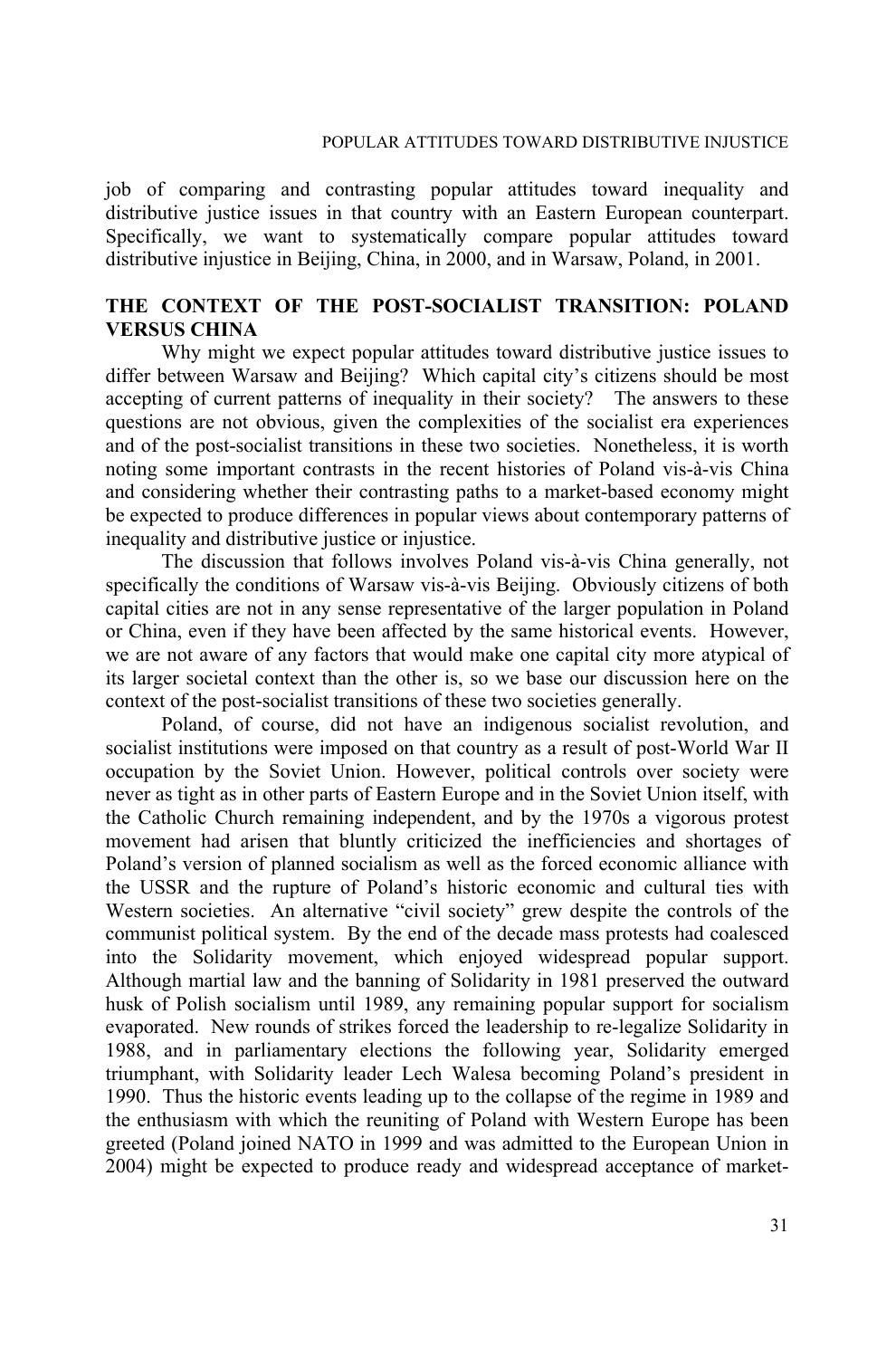based inequalities and the pursuit of capitalist prosperity, and little nostalgia for socialism.

However, as in much of Eastern Europe, the initial economic changes in Poland were traumatic. The new government, prodded by foreign advisors, launched a program of "shock therapy" in 1990 designed to achieve a rapid transition to a market economy. The result was sharply falling GDP, hyperinflation, and rising unemployment. However, by 1992 Poland became the first economy in the region to resume growth, largely fueled by a booming private sector. Since the mid-1990s Poland has been regarded as a success story within Eastern Europe, with economic growth averaging about 5% a year and inflation eventually reduced to low levels. However, the unemployment rate has remained stubbornly high, generally over 15%. The inequality of family income distribution, while somewhat higher than in other countries of Eastern Europe (with a gini coefficient in 1998 estimated at .32, vis-à-vis levels in the .26-.29 range elsewhere in the region), is well below the current level in China (gini estimated at .44 in 2002).<sup>4</sup> Furthermore, Poland has not experienced the worsening over time of income inequality that many other East European societies have experienced.<sup>5</sup>

The political context is also important in the Polish case. Since 1989 Poland has had a democratic political system, with contested elections in which the stewardship of the economy is often a central issue, and with volatile political shifts. One symbol of changing political moods is that Lech Walesa received only 1% of the vote in the presidential elections of 2000, while the Solidarity movement he had led, which had swept the parliamentary election in 1989, failed to win any seats in the parliamentary elections of 2001. In 2005 the political tables turned once again, with the "post-communists" who had been dominant losing most of their parliamentary seats, and a center-right coalition taking over.<sup>6</sup> That coalition in turn lost its parliamentary majority in 2007. Not coincidentally, Poland also has a vibrant free press that is filled with critical opinions and attacks on official corruption and malfeasance.

The context of the post-socialist transition in China has been quite different. China had an indigenous revolution, rather than having socialism imposed by Soviet troops, and the leader of that revolution, Mao Zedong, arguably went further than any of his counterparts in the communist world in trying to limit the role of markets, denounce material incentives, and foster an egalitarian social ethic. During the Cultural Revolution in particular (1966-76), the use of material incentives and markets to stimulate labor and distribute resources was generally denounced as "bourgeois" and suppressed, and the Soviet Union was criticized as tantamount to a capitalist system for relying heavily on such devices.<sup>7</sup> The degree of Spartan uniformity in clothing, recreation, and life styles also went far beyond anything found in the Soviet Union or Eastern Europe. Rigid controls on ideology and communications prevented any "civil society" from emerging to voice criticism of socialist principles, such as had occurred in Poland.<sup>8</sup>

China's economic reforms also did not follow a collapse of the communist political system, which remains intact today. Rather, two years after Mao's death in 1976, a group of top Communist Party leaders led by Deng Xiaoping launched a program of market reforms from above, seeking to reinvigorate the economy and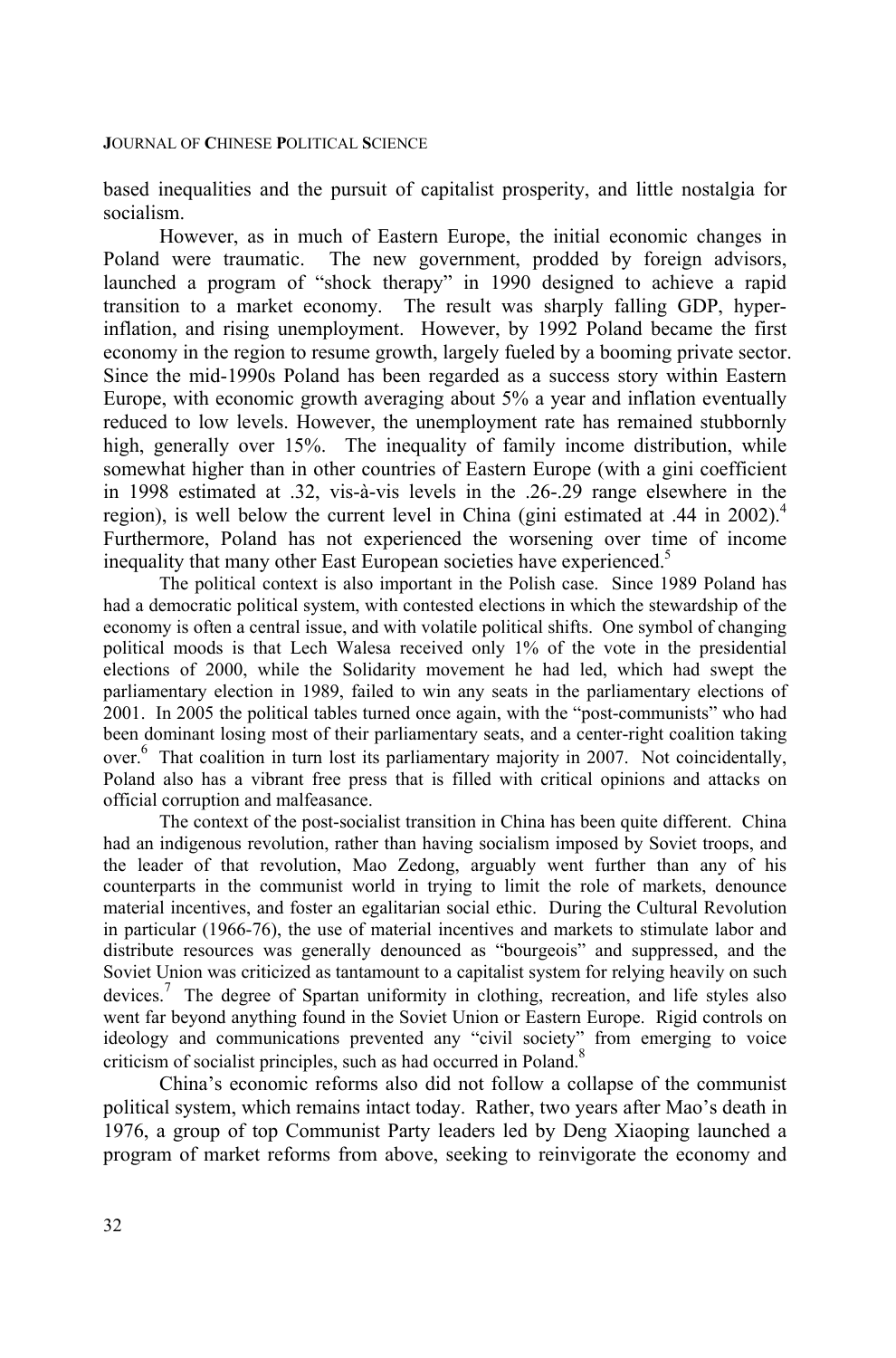bolster their political legitimacy after the chaos of the Cultural Revolution. While Poles see their market transformation as a way to rejoin Europe, for Chinese leaders and citizens the justification for market reforms is more as a way to stimulate rapid economic growth to allow China to catch up with other East Asian economies and to enable the nation to regain its rightful historic place as a major power in the world. The Chinese reform program was also indigenous, rather than following the advice of foreign experts.<sup>9</sup> Instead of "shock therapy" and a swift and full embrace of capitalist principles, there was a series of ad hoc reforms that resulted in a growing market-driven and even private and foreign-owned economy arising alongside remaining parts of the socialist economy.<sup>10</sup> So China's market reforms began before Poland's, but were implemented more gradually.

In most respects China's economic reforms have also been more successful than Poland's or those of any other formerly centrally planned economy. China was a poorer and more agricultural country than Poland at the time the reforms were launched in 1978. Rather than experiencing an initial economic collapse or later currency or other crises, China has enjoyed a sustained record of boisterous growth (averaging close to 10% since 1978, roughly twice the rate of growth of the postrebound Polish economy), with major improvements in most economic indicators income and consumption levels, exports, foreign investment, poverty reduction, etc. However, within this overall record of impressive improvements, there have been counter-trends that are in some ways the opposite of those experienced in Poland. The early years of the Chinese reforms saw rapid improvements in the economy that were widely shared, but since the late 1980s serious economic problems (e.g., rising inflation in the late 1980s, growing unemployment in the  $1990s$ ,  $\frac{11}{11}$  rising inequality since the mid-1980s, poverty rates that have crept back up since the late 1990s, growing outbursts of worker and peasant protests) have darkened the picture somewhat. So in China expectations were raised not by a dissident movement promoting a more liberal society reintegrated with the West, à la Solidarity in Poland, but by their own personal experiences in the early 1980s. The track record of the Chinese transformation has been one of boisterous growth accompanied by growing problems, rather than Poland's initial depression followed by fairly steady improvement.

Even though there has not been a political transformation in China to match the economic transformation, the political context has changed in basic ways since Mao's death in 1976. The Party has relaxed its controls on communications and public opinion to some degree, and Chinese citizens are much more free than they were under Mao to obtain ideas and information from outside official channels and to express sentiments that do not conform to the Party line. However, there are limits to this increased political tolerance. There are still no fully autonomous associations or mass media outlets in China, quite a contrast with the situation in Poland. So while quite angry criticism can now be voiced among friends without much fear, any effort to organize others to protest government actions (or inaction) or to publish or broadcast highly critical views can lead to serious penalties and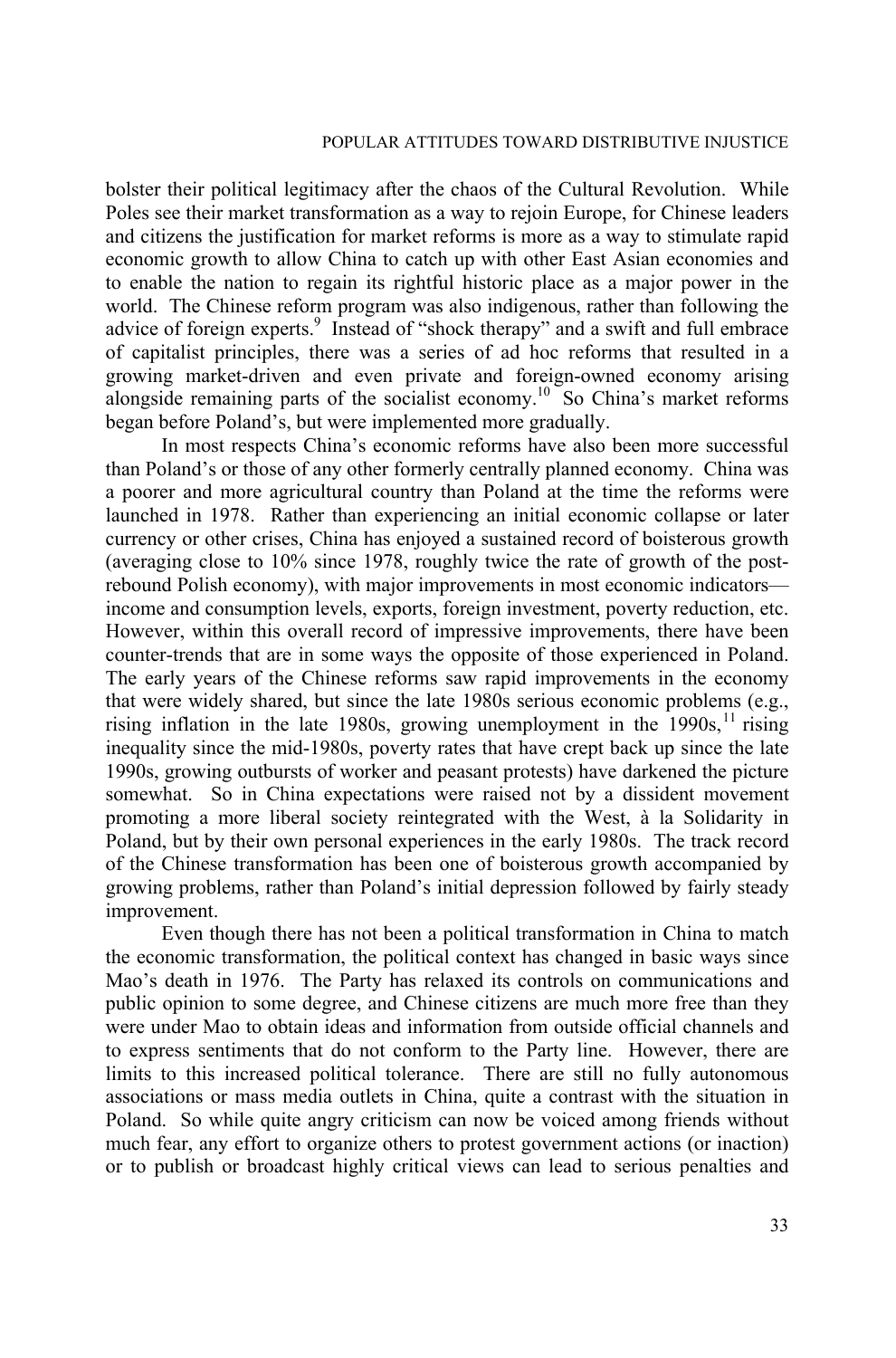even arrest, incarceration, or exile. So China's mass media, while more lively and diverse than in the Mao era, are still more restricted and less critical than the mass media in Poland.

In sum, there are complex and conflicting indicators about how attitudes toward inequality and distributive injustice are likely to differ between Warsaw and Beijing. Insofar as long-standing popular resentment against socialism as an imposed system, cultural links and diffusion of ideas from the West, and outright championing of capitalism by the government are key factors, Warsaw citizens are likely to feel more positively about current inequalities than their counterparts in Beijing. However, insofar as the speed and sustained pace of economic growth and a continuing ability of the state to control the media and limit critical opinions are key factors, Beijing citizens are likely to accept current inequalities more than their Warsaw counterparts. We will use parallel survey data in the pages that follow to examine which of these competing speculations is more accurate.

# **DISTRIBUTIVE INJUSTICE ATTITUDES: DATA, MEASUREMENT, AND MODELS**

The analyses reported here are based upon replicated questions in surveys conducted in the capital cities of China and Poland. The 2000 Beijing survey was carried out as a module within the Beijing Area Study annual survey directed by Shen Mingming and his colleagues at the Research Center on Contemporary China at Beijing University. The survey consists of interviews completed with a probability sample of 757 adults in urban districts of Beijing in that year. The Beijing survey instrument was then translated and shared with colleagues in Poland. In 2001 Polish social scientists under the direction of Bogdan Cichomski incorporated many of the same questions into a module within a Warsaw Area Study survey, with a probability sample of 1004 adults in that city interviewed. (In the analyses that follow, we use only those Warsaw respondents between ages 18 and 65, in order to achieve comparability with the age limits of the Beijing sample, reducing the N for Warsaw to 857.) Many of the questions incorporated into the Beijing and Warsaw surveys were, in turn, replications of questions used in earlier comparative surveys of distributive injustice, particularly the International Social Justice Project surveys of 1991 and 1996.

Distributive injustice attitudes are, of course, a complicated conceptual terrain with multiple dimensions, including perceptions of how fair or unfair current inequalities are, what distributive principles should ideally be followed, what could and should be done to make society more fair, and how much hope or despair there is about things getting better—for individuals and for society as a whole. Within this complex terrain we focus on assessments of the equity versus inequity of current inequalities, attitudes toward government efforts to limit inequality, and views about the likelihood versus impossibility of achieving a more just society.

For current inequalities to be judged fair and even superior to the patterns under socialism, they have to be seen as operating equitably and providing rewards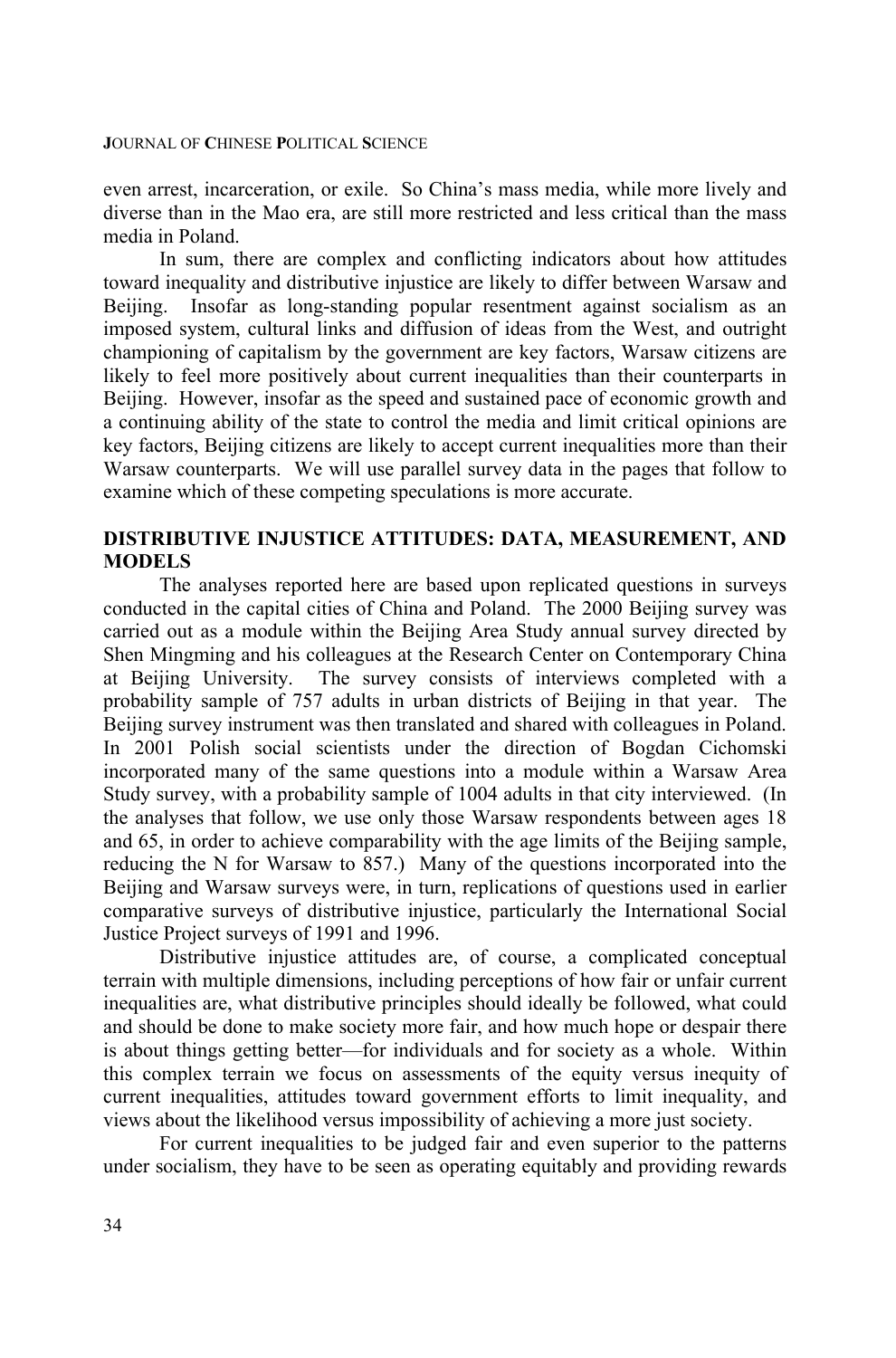that are proportional to merit factors, such as hard work and talent.<sup>12</sup> A society may be seen as inequitable for having too much equality (and thus not fairly rewarding such differences) as well as for having too much inequality or the wrong kind of inequality. Inequalities, if they are viewed as equitable, can contribute to the legitimacy of the social order, but if viewed as inequitable they will foster popular resentment against the status quo.<sup>13</sup> Perceptions of the sources of wealth versus resentment against the status quo.<sup>13</sup> poverty constitute an important basis for judging the equity versus inequity of the current system, for "the rich and the poor are visible manifestations of the abstract idea of distributive justice applied to society as a whole."<sup>14</sup> If individuals believe that the main things that distinguish the rich from the poor are their greater talent and hard work, then they will tend to view existing inequalities as fair. However, if they feel that differences in wealth are due mainly to external factors, such as unfair opportunities, discrimination, dishonesty, personal connections, and corruption, they will tend to view existing inequalities as unfair.

Efforts to tap such perceptions of the fairness versus unfairness of the current, market-based system explain the first two attitude scales employed in our analyses. These measures are based upon a broad set of questions used in the ISJP, with respondents asked to give their assessments of why some people in Beijing/Warsaw today are poor, and why some others are rich. The list included such factors as ability, effort, personal character, discrimination, dishonesty, and personal connections. Respondents were asked to rate whether each trait mentioned had a very large importance, large importance, some importance, small importance, or no importance at all in explaining why some people are poor, or why some people are rich. (Two sets of questions were used, one asking for explanations of why people are poor, and the other asking for explanations for why some people are rich, as was done in the ISJP surveys.)

The two scales created from some of these items are designed to tap meritbased explanations of poverty or wealth (the mean of four items: ability and effort as affecting poverty and the same traits as affecting wealth) and structural or nonmerit-based explanations (the mean of six items: lack of equal opportunity and defects in the economic structure as explanations of poverty; and dishonesty, unequal opportunities, personal connections, and unfairness of the economic structure as explanations of wealth). The items were reversed, so that a high score indicates perceived importance of the included traits in explaining poverty or wealth. We refer to these as our "Meritocratic Attribution" and "Structural Attribution" (of inequality) scales.<sup>15</sup> As noted above, the presumption is that individuals who score high on Meritocratic Attribution think that generally acceptable individual merit reasons are the main things that distinguish the rich from the poor, and they will thus tend to see the current pattern of inequalities as fair. In contrast, those who score high on Structural Attribution feel that external features are the main sources of current inequalities, which are therefore likely to be seen as unjust.

If current patterns of inequality are judged unfair, citizens may wish the government to intervene to promote greater social equality. A preference for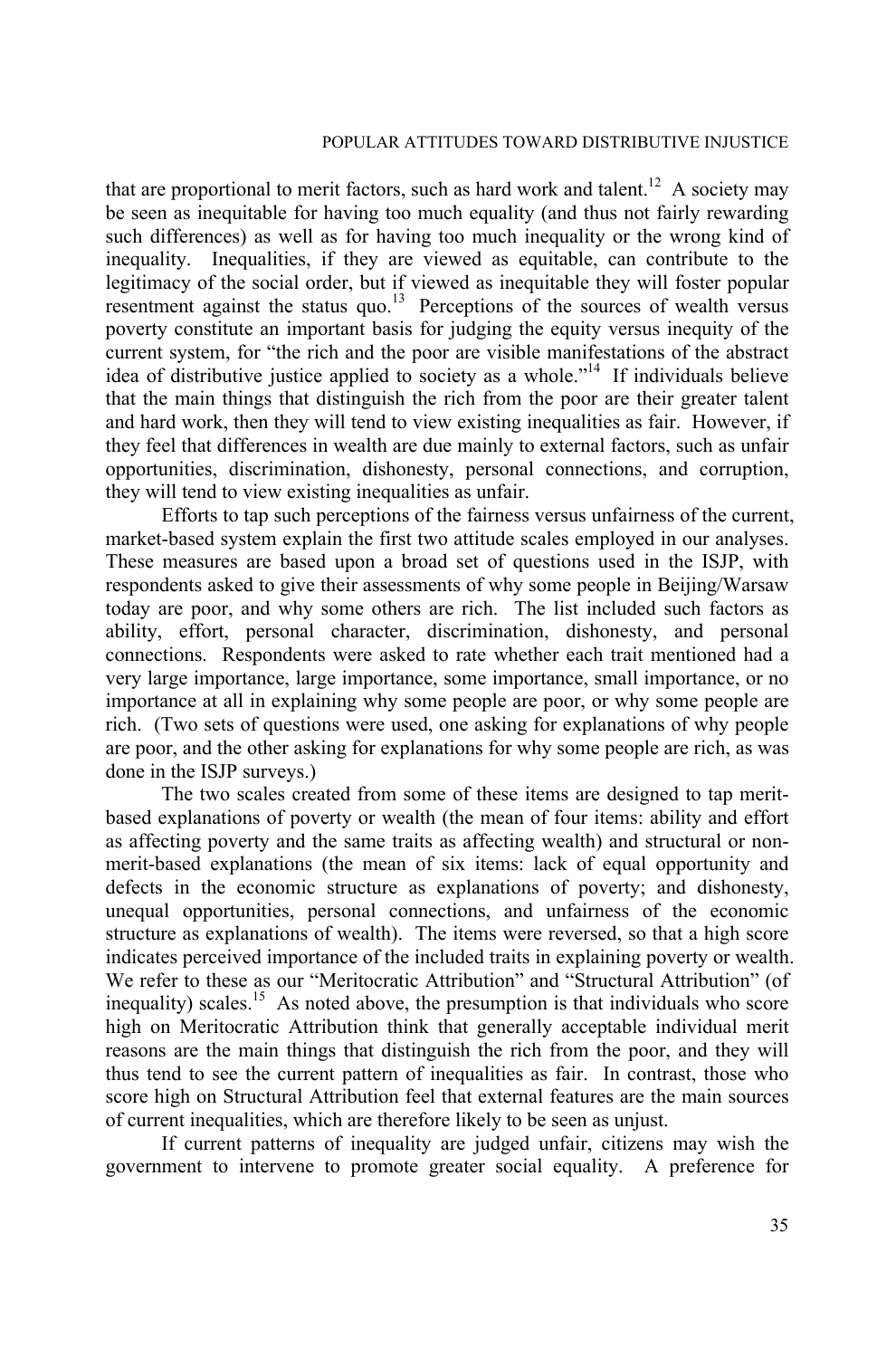government redistribution reflects a relative lack of faith in markets alone to produce a fair society as well as a relatively high faith in the government as a promoter of a more just society (rather than viewing the government as a primary source of the underlying unfairness). The third scale we use here is a summary measure designed to tap such views, derived from four questions about what role respondents think that the government should (or should not) play in reducing inequalities in their society. Each interviewee was asked to say whether they strongly agreed, agreed, were neutral, disagreed, or strongly disagreed with the following statements: "The government should assure that every person is able to maintain a minimum standard of living," "the government should set a ceiling on the highest income an individual can receive," "the government should provide an opportunity to work for every person willing to work," and "the government has the responsibility to reduce the gap between people with high incomes and low incomes." These items were then reversed, so that a high score means support for an active role of the government in promoting social equality, with the resulting scale a mean of the four item scores. We refer to this as our "Government Redistribution" scale.<sup>16</sup> The presumption here is that those who score high on this measure think that active measures should be taken to reduce current inequalities and are willing to entrust the government with this role.

One might see those who favor government redistribution as critical but hopeful. They feel that current inequalities are unfair, but they retain some faith that the government could step in to promote a more fair pattern. An alternative reaction to perceived social inequity would be despair and cynicism—feelings that not much can be done to improve things, and that those in power don't care about distributive injustice in any case. The fourth scale used here is designed to tap such feelings of hopelessness about injustice. Three questions were used, again with respondents asked to give responses ranging from strongly agree to strongly disagree for each statement: "Since we are unable to change the status quo, discussing social justice is meaningless;" "Looking at things as they are now, it is very difficult to say what is just and what is unjust;" and "Government officials don't care what common people like me think." Again we reversed these items, so that high scores indicate feelings of hopelessness and injustice, and then we computed a mean of the three scores to create the scale value. We refer to this as a "Feelings of Injustice" scale.<sup>17</sup>

These four measures (Meritocratic Attribution, Structural Attribution, Government Redistribution, and Feelings of Injustice) constitute the attitude domains we will focus on here. Our expectation is that respondents who approve of the current, market-based system will score high on Meritocratic Attribution, but low on Structural Attribution, desire for Government Redistribution, and Feelings of Injustice. In contrast, those who feel current inequalities are unjust should score low on Meritocratic Attribution, but high on Structural Attribution, desire for Government Redistribution, and Feelings of Injustice.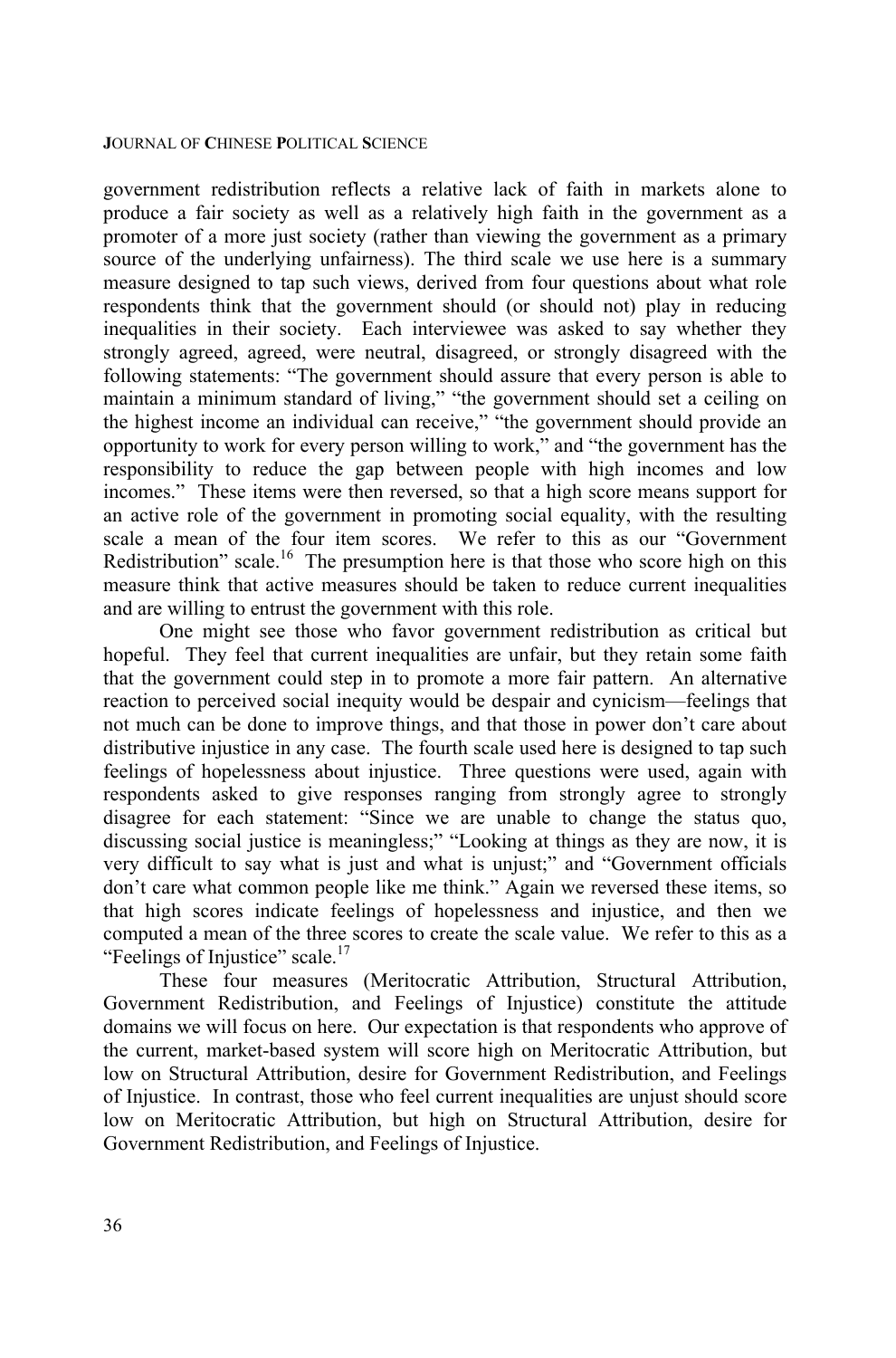This expectation is supported by an examination of the inter-correlations among the four attitude scales in each locale. As shown in Table 1, in both Beijing and Warsaw, scores on Structural Attribution, Government Redistribution, and Feelings of Injustice scales are positively correlated, while scores on the Meritocratic Attribution scale are negatively correlated with each of the other scales, with all coefficients statistically significant except for the Meritocratic Attribution-Structural Attribution correlation in Beijing.

| Dering and warsaw samples |                 |                 |                   |                 |
|---------------------------|-----------------|-----------------|-------------------|-----------------|
|                           | Meritocratic    | Structural      | Government        | of<br>Feelings  |
|                           | Attribution (1) | Attribution (2) | Redistribution(3) | Injustice $(4)$ |
|                           | --              | $-.033$         | $-135***$         | $-201***$       |
|                           | $-133***$       | $- -$           | 254***            | $.283***$       |
|                           | $-172***$       | $394***$        | $- -$             | $120**$         |
|                           | $-110**$        | $306***$        | $.364***$         | $- -$           |

**Table 1: Correlation among Distributive Injustice Scale Scores: Beijing and Warsaw Samples** 

 $+ = .05 \le p \le 1;$  \*=.01 $\le p \le .05;$  \*\*=.001 $\le p \le .01;$  \*\*\*=p $\le 0.01$ 

Note: Beijing sample above diagonal; Warsaw sample below diagonal.

We also expect, based upon past research, that those who are relatively successful and enjoy high status in both societies will tend to score high on Meritocratic Attribution but low on Structural Attribution, Government Redistribution, and Feelings of Injustice, while those who have low status or who have suffered downward mobility will display the reverse pattern. The logic here is fairly simple and obvious—if you are doing well economically, it is very comforting to assume that this must be due to your own talent and hard work, rather than due to favoritism and unfair advantages. You are also unlikely to favor government redistributive efforts that might prevent you from doing even better or to feel hopeless about injustice. If you are doing poorly, in contrast, it is comforting to blame the unfairness of society rather than your own failings, and if so it is also likely that you will favor government efforts to reduce inequality and perhaps feel despair about the injustice of the current system.

Table 2 lists the means and standard deviations of the four attitudinal scales used in this study as well as providing information on the distributions of the basic background variables we will use as predictors of these distributive injustice attitudes. In the top portion of Table 2 we can see that on three of the four measures (Meritocratic Attribution, Structural Attribution, and Feelings of Injustice), it appears that Beijing residents approve of current inequalities more than do Warsaw residents. However, at the same time, Beijing residents are more, rather than less, in favor of government redistribution to reduce inequalities. $18$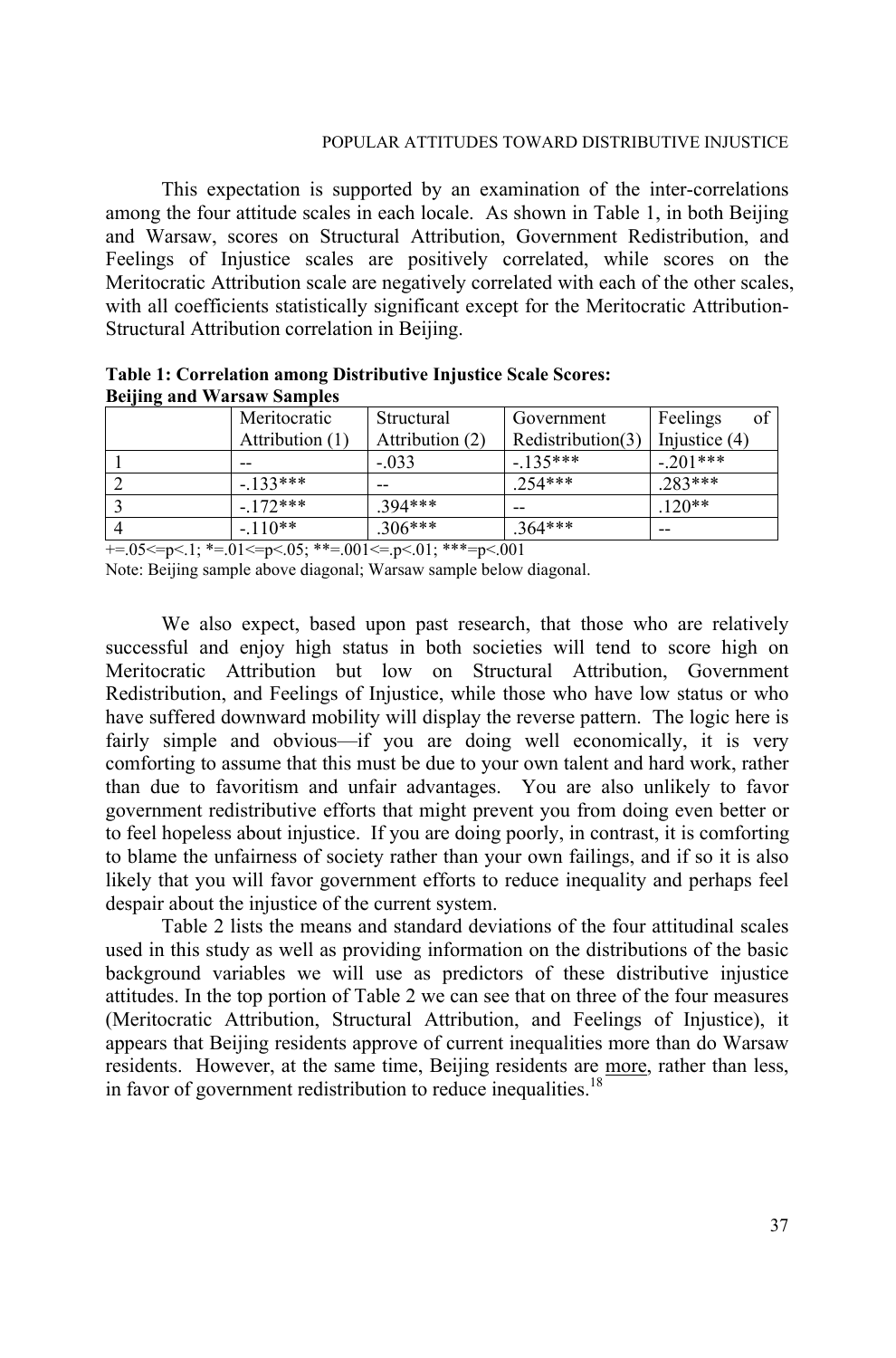| Measure:                      |                | Mean/Percentage | <b>Standard Deviation</b> |
|-------------------------------|----------------|-----------------|---------------------------|
| Meritocratic                  | Beijing        | 3.58            | .61                       |
| Attribution                   | Warsaw         | 3.36            | .62                       |
| <b>Structural Attribution</b> | <b>Beijing</b> | 3.34            | .59                       |
|                               | Warsaw         | 4.12            | .55                       |
| Government                    | Beijing        | 4.01            | .61                       |
| Redistribution                | Warsaw         | 3.66            | .90                       |
| Feelings of Injustice         | <b>Beijing</b> | 3.12            | .86                       |
|                               | Warsaw         | 3.64            | .87                       |
|                               |                |                 |                           |
| Female                        | Beijing        | 47.4%           | $\overline{\phantom{a}}$  |
|                               | Warsaw         | 50.5%           | $\overline{a}$            |
| Age                           | Beijing        | 41.69           | 11.80                     |
|                               | Warsaw         | 39.21           | 13.86                     |
| Education                     | Beijing        | 2.90            | 1.37                      |
|                               | Warsaw         | 3.64            | 1.52                      |
| Income (in local              | Beijing        | 1363.396        | 1880.989                  |
| currency)                     | Warsaw         | 1012.88         | 1328.16                   |
| Unemployed                    | Beijing        | 11.2%           | --                        |
|                               | Warsaw         | 6.4%            | $\overline{\phantom{a}}$  |
| White-collar                  | <b>Beijing</b> | 42.3%           | --                        |
| occupation                    | Warsaw         | 52.2%           | $-$                       |
| State-owned enterprise        | Beijing        | 39.9%           | $\overline{\phantom{a}}$  |
|                               | Warsaw         | 11.6%           | $\overline{a}$            |
| 5 year standard of            | <b>Beijing</b> | 3.68            | 1.09                      |
| living trend                  | Warsaw         | 2.83            | 1.25                      |
| Subjective status             | Beijing        | $3.21$ (in 7)   | 1.09                      |
|                               | Warsaw         | 5.29 (in 10)    | 1.66                      |

**Table 2. Descriptive Statistics on Attitude Scales and Predictor Variables: Beijing and Warsaw** 

N: Beijing 757; Warsaw 857

In the bottom portion of Table 2 we also see that that in some respects the background characteristics of residents of Beijing and Warsaw are different. For example, the educational levels of Warsaw residents are higher than Beijing residents, and more Warsaw respondents work in white-collar jobs, while more Beijing than Warsaw respondents work in state owned enterprises or are currently unemployed. We also note that a higher percentage of Beijing than Warsaw respondents report that their family's living standard has improved over the last five years, a difference that we presume might enhance the chances that Beijing residents have positive views about current inequalities.<sup>19</sup> Since these background characteristics may affect attitudes toward our four distributive injustice attitude scales, we must consider whether the overall differences in scale values between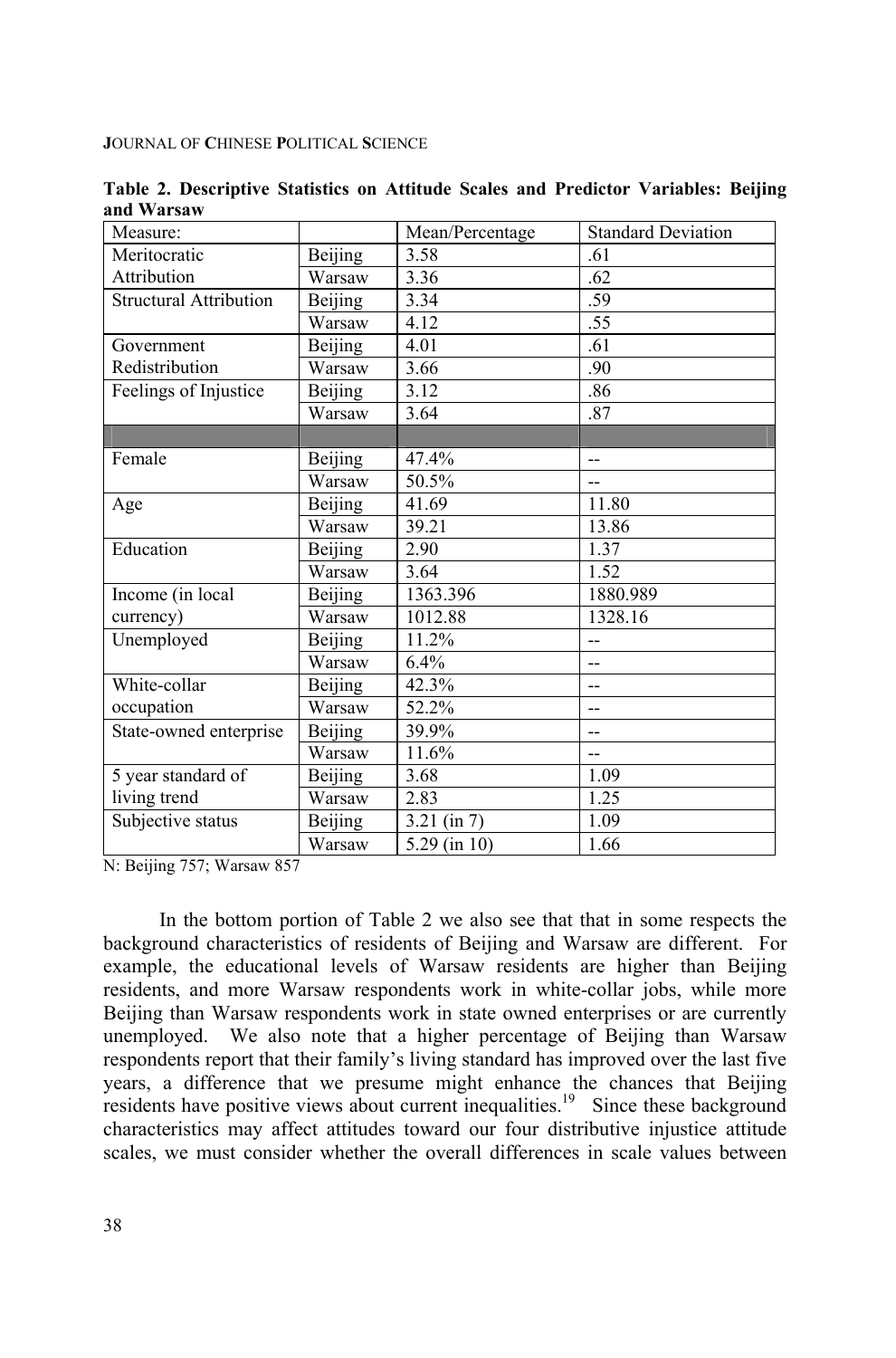Beijing and Warsaw displayed in the top portion of Table 2 mainly reflect such sample composition differences. We do this in two separate steps: first, we examine—separately in each city--the extent to which attitudes in these four distributive justice domains are shaped by the background characteristics of respondents. Subsequently we will merge the data from both cities together to see whether, net of the influence of available background predictors, there remain differences in distributive injustice attitudes between Beijing and Warsaw.

All explanatory variables (see the bottom portion of Table 2) were recoded so as to be as comparable as possible between the two cities. Gender is coded as 1 for females and 0 for males. Age is measured in years, and education is a measure based on seven educational levels that are roughly comparable for the two countries (less than full primary, primary, lower secondary or vocational, upper secondary or technical, some college, college graduation, and some graduate school or more). Respondents were asked about their monthly income in both cities, and the mean value is reported in Table 2. Whether a respondent is unemployed or not, has a white-collar job now or held one before retirement, and whether he or she works in a state-owned enterprise now or did before retirement are treated as dummy variables, with 1=yes and 0=no.

Past research reveals that self-reported standard of living changes and subjective social status are not necessarily highly correlated with objective status and exert an independent influence on attitudes toward inequality and distributive injustice.<sup>20</sup> Therefore, in addition to objective socioeconomic status traits, we test the influence of reported family standard of living changes, as measured by respondents' comparisons of their current standards of living with five years earlier (a five-point scale, ranging from much worse=1 to much better=5). We also include a measure of current self-reported subjective social status. This variable is measured by a seven-point scale in the Beijing survey (from 1=lowest to 7=highest) and by a 10-point scale in Warsaw.

In our conceptual scheme, our first two distributive injustice measures (Meritocratic and Structural Attribution) have a somewhat different role than the other two measures (Government Redistribution and Feelings of Injustice). As we see it, the first two scales involve perceptions or assessments of how fair or unfair current inequalities are, while the latter two scales reflect responses to or feelings about that fairness or unfairness (desires for the government to intervene to improve things, and despair about the prospects for any ameliorating changes occurring). To reflect this conceptual framework, we will be treating the Meritocratic and Structural Attribution scales as intervening variables in shaping attitudes toward Government Redistribution and Feelings of Injustice.

In line with this conceptual framework, both in the separate analyses of the two cities and in analyses using the merged Warsaw-Beijing samples that follow, in the first stage we regress all four distributive injustice attitude scales against the various objective background indicators and subjective mobility and social status measures. Then, for the Government Redistribution and Feelings of Injustice scales,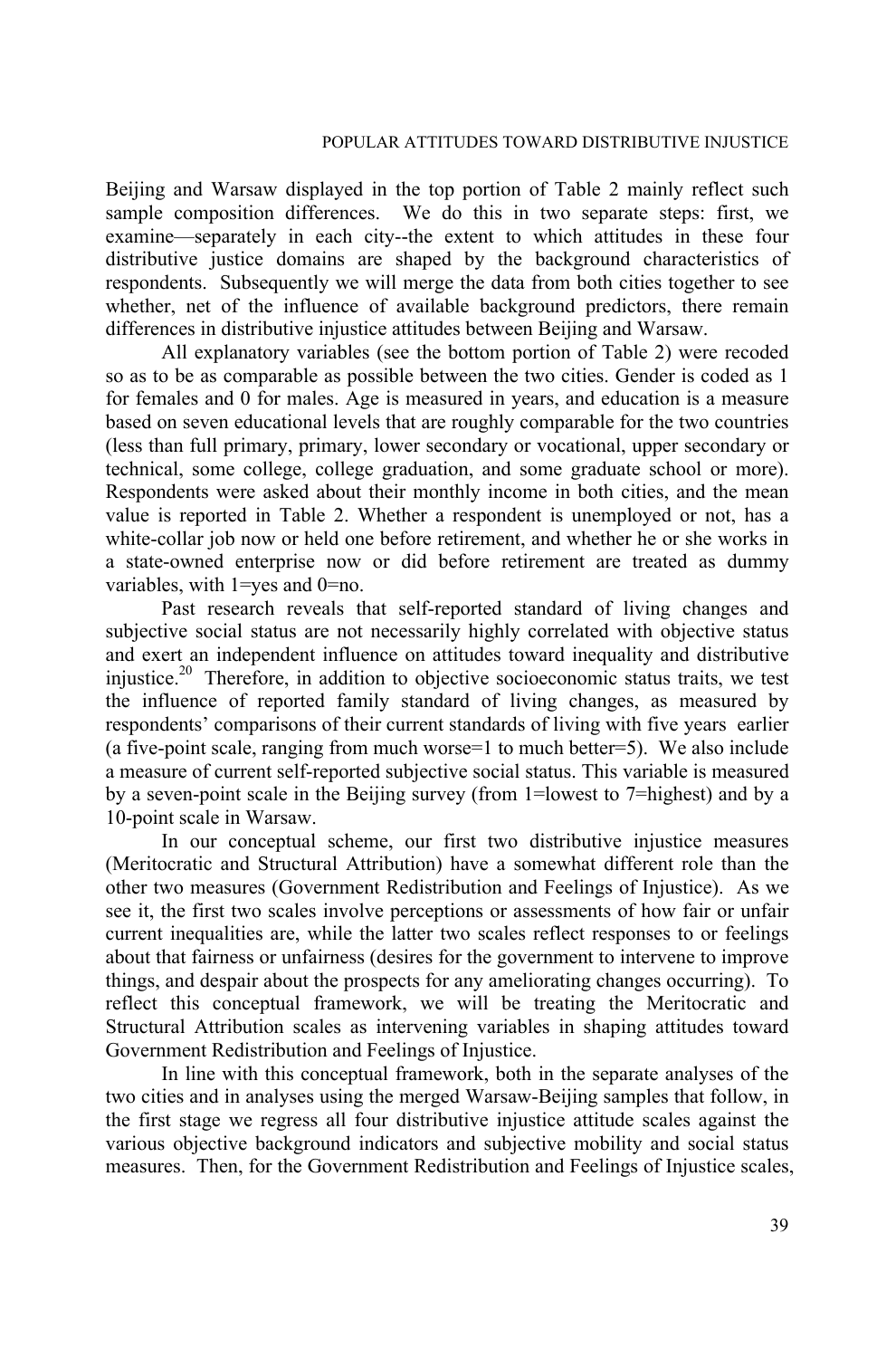we employ two stage structural equation models, with the intervening effects of Meritocratic Attribution and Structural Attribution added to the objective and subjective status predictors in the second stage.<sup>21</sup> In the tables that follow we show only standardized regression coefficients throughout in order to focus on the relative explanatory power of the various predictors in the models used here.

## **RESULTS**

Table 3 displays results from models predicting the four distributive injustice scales for Beijing and Warsaw considered separately. Note that in these models we employ the log of income rather than income as a predictor, in order to capture the non-linear effect we anticipate family income will have on the four attitudes under study.<sup>22</sup> In interpreting these results, we are primarily interested in looking for common patterns across types of explanatory variables versus divergent patterns. For this reason in reviewing these results, we will be focusing on general patterns, rather than discussing each specific coefficient.

For the most part in Table 3, the predictors of each of our outcome measures seem broadly similar between Beijing and Warsaw, although varying in the strength of the coefficients. However, there are a few cases, particularly among the demographic and objective status measures, of different patterns in the two capitals. The most striking difference involves education and Structural Attribution, with well educated Warsaw respondents following the expected pattern of being less likely than the poorly educated to attribute poverty and wealth to structural causes, but with well educated Beijing respondents significantly more likely to do so. Less striking contrasts include the fact that the unemployed in Beijing are less likely than the employed to see inequality in meritocratic terms, while in Warsaw unemployment does not make a difference; that women in Warsaw are more likely than men to stress structural causes of inequality, while the genders in Beijing do not differ significantly; and that white collar workers in Warsaw are, contrary to expectations, more likely than blue collar workers and all other respondents to explain inequality in structural terms, while occupational status does not make a difference in Beijing. Also notable are the contrasts in the demographic predictors of attitudes toward Government Redistribution, with women in Warsaw but not Beijing significantly more likely to favor such government activism, while older respondents in Beijing but not in Warsaw are significantly more likely to favor such redistribution.

From these comparisons emerges one common pattern specific to Warsaw. In that city, but not in Beijing, women appear to be more critical than men of current inequalities , with females scoring lower on Meritocratic Attribution and higher on Structural Attribution, Government Redistribution, and Feelings of Injustice, although the coefficients for Feelings of Injustice are not statistically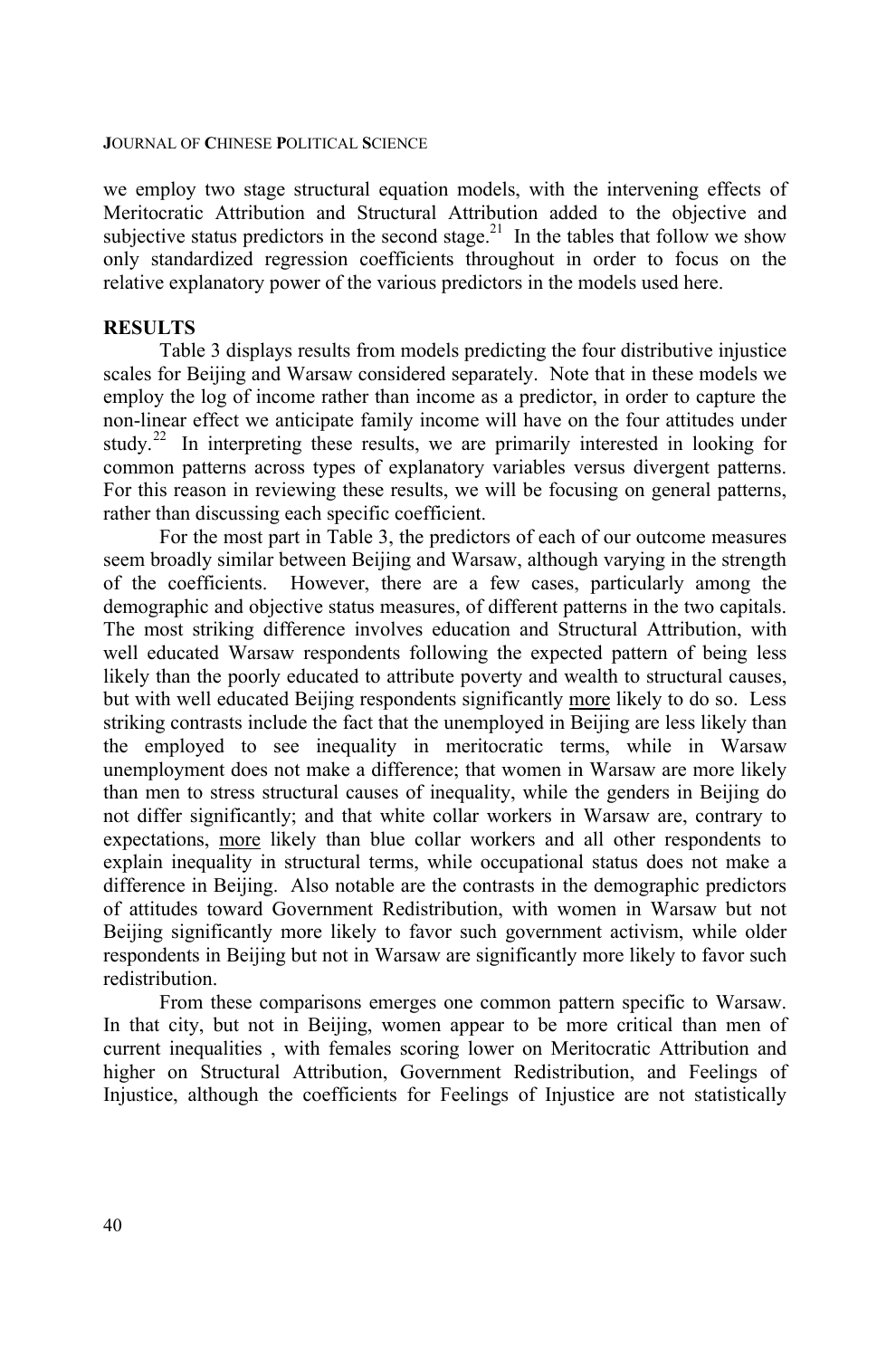|                        |               | Meritocratic | Structural |                     | Government          |            | Government           |                      | Feelings of |            | Feelings of      |           |
|------------------------|---------------|--------------|------------|---------------------|---------------------|------------|----------------------|----------------------|-------------|------------|------------------|-----------|
|                        |               | Attribution  |            | Attribution         | Redistribution      |            | Redistribution       |                      | Injustice   |            | Injustice        |           |
|                        |               |              |            |                     | Model 1             |            | Model 2)             |                      | Model 1     |            | (Model 2)        |           |
|                        | Beijing       | Warsaw       | Beijing    | Warsaw              | Beijing             | Warsaw     | Beijing              | Warsaw               | Beijing     | Warsaw     | Beijing          | Warsaw    |
| Female                 | $-0.094**$    | $-0.079*$    | $-007$     | $.080*$             | $.059$ <sup>+</sup> | $.164***$  | 056                  | 134***               | .016        | 038        | $\frac{005}{20}$ | 015       |
| Age                    | $-0.81*$      | $-002$       | 048        | 040                 | 184****             | $.062^{+}$ | $.168***$            | 049                  | .026        | $096**$    | 004              | $.086*$   |
| Education              | 032           | 130**        | $.091*$    | $-112**$            | $-0.07$             |            | $*80.5$              |                      | $-104*$     |            | $-122**$         |           |
|                        |               |              |            |                     |                     | 209***     |                      | 165***               |             | $172***$   |                  | $141***$  |
| Log(income)            | $-0.59$       | $-0.020$     | .056       | 062                 | $-064$              | .047       | $-080^\circ$         | 027                  | 025         | 052        | 004              | 036       |
| Unemployed             | $-0.08*$      | 004          | $.089*$    | $063$ <sup>-1</sup> | .036                | $.068*$    | 010                  | 050                  | 037         | 015        | 003              | $-0.003$  |
| White-collar occ.      | $\frac{3}{2}$ | $-063$       | $-0.059$   | 087                 | $-0.073$            | $-0.036$   | $-060$               | $-0.067$             | $-0.021$    | $-015$     | $-0.007$         | $-0.37$   |
| State owned ent.       | $-062$        | 800          | $-0.010$   | 010                 | $160***$            | 028        | 158***               | 025                  | $-006$      | $-042$     | $-012$           | $-043$    |
| 5 year upward          | $.138***$     | $.146***$    | $-112**$   |                     | $-0.072$            |            | $-0.39$              | $-115**$             | $-.125**$   |            | $*6L0$ -         | $-101**$  |
| mobility               |               |              |            | 185****             |                     | $182***$   |                      |                      |             | $150***$   |                  |           |
| Subjective status      | $.133***$     | $.107**$     | $-.122**$  | $-964$              |                     | $-14$      | $-110**$             | $-0.015$             |             | $-0.063$   |                  | $-048$    |
|                        |               |              |            |                     | $.146***$           |            |                      |                      | 197***      |            | 149***           |           |
| Meritocr. Attribution  |               |              |            |                     |                     |            | $-0.61$ <sup>+</sup> | $-0.59$ <sup>+</sup> |             |            |                  | $-0.019$  |
|                        |               |              |            |                     |                     |            |                      |                      |             |            | $136***$         |           |
| Structural Attribution |               |              |            |                     |                     |            | $.221***$            | $316***$             |             |            | $242***$         | $.245***$ |
| R-Square               | .081          | .080         | .053       | .091                | .116                | .157       | .166                 | 251                  | .105        | <b>L60</b> | .177             | .152      |
|                        |               |              |            |                     |                     |            |                      |                      |             |            |                  |           |

Table 3: Multiple Regression Estimates of Distributive Justice Attitudes: Beijing versus Warsaw **Table 3: Multiple Regression Estimates of Distributive Justice Attitudes: Beijing versus Warsaw**  (standardized coefficients) (standardized coefficients)

+ =.05<=p<.1; \*= .01<=p<.05; \*\*\*= .001<=p<.01; \*\*\*= . p<.001  $+ = 0.05 \le p \le 1$ ;  $* = 0.01 \le p \le 0.05$ ;  $* * = 0.001 \le p \le 0.01$ ;  $* * * = 0.001$ 

# POPULAR ATTITUDES TOWARD DISTRIBUTIVE INJUSTICE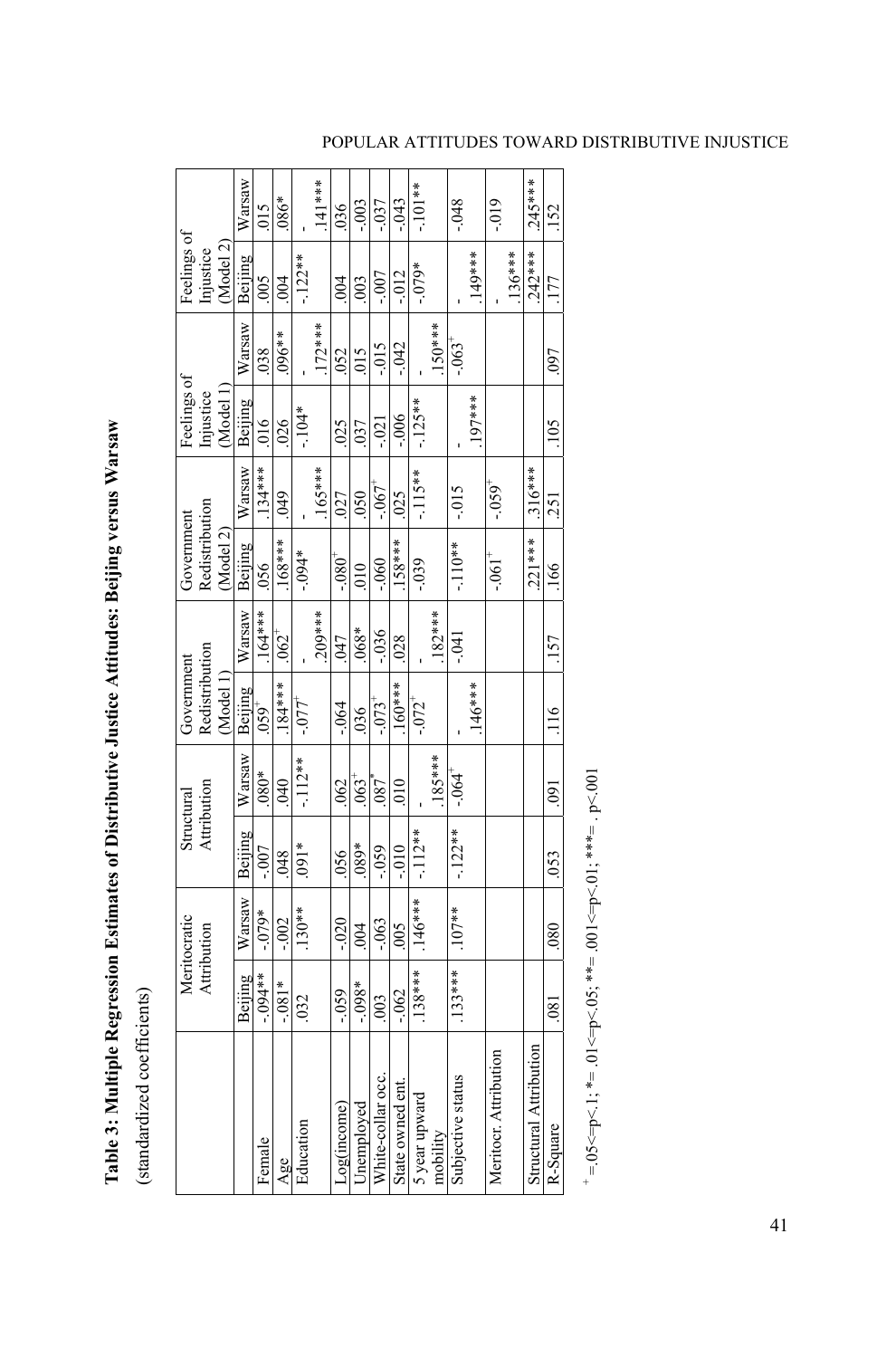significant. The literature on both China and Poland portrays women as losers relative to men in the process of market reforms, but this tendency is reflected in our results mainly for Warsaw.<sup>23</sup>

 Looking across Table 3, it is also apparent that objective social status predictors (education, income, unemployment, and white collar status) generally have fairly weak and inconsistent associations with the four distributive injustice scales. The clearest pattern appears in regard to education in Warsaw, with the well educated in that city, who should be beneficiaries of market reforms, having significantly higher scores on Meritocratic Attribution and significantly lower scores on Structural Attribution, Government Redistribution, and Feelings of Injustice. Their well-educated counterparts in Beijing also have significantly lower scores on Government Redistribution and Feelings of Injustice, but they do not differ significantly on Meritocratic Attribution and, as already noted, they have significantly higher scores on Structural Attribution. For the remaining objective status measures the most notable pattern is that the unemployed in both cities are somewhat more likely than the employed to explain the difference between wealth and poverty in structural terms.

 Another pattern in these results is that generally subjective predictors have stronger and more consistent associations with these distributive justice scales than do the demographic and objective social status measures we have just discussed. For both locales, those who report that their family's living standard has improved significantly over the last five years and those who report that they enjoy high social status show the expected tendency to score high on Meritocratic Attribution while scoring low on Structural Attribution, Government Redistribution, and Feelings of Injustice, although not all the coefficients are statistically significant. These subjective status and mobility measures are likely shaped by factors such as expectations, recent personal and family history, and the reference groups employed by respondents. As a consequence, these subjective measures have a strong influence upon popular attitudes toward distributive injustice, over and above whatever influence stems from the objective social status positions people occupy.

 Finally, in Model 2 for Government Redistribution and Feelings of Injustice, we see that beliefs about why some people are rich while others are poor have the expected effect on these attitude scales. Those who score high on Meritocratic Attribution, and thus presumably regard the current distributive system as relatively fair, tend to score lower on both Government Redistribution and on Feelings of Injustice. Conversely, those who score high on Structural Attribution, and thus presumably feel the current distributive system is unfair, tend to score higher on both Government Redistribution and Feelings of Injustice. However, it is also striking that the coefficients between these final two scales and Meritocratic Attribution are quite weak, with three out of the four coefficients either not statistically significant or only marginally so. In contrast, scores on the Structural Attribution scale are very strong predictors of scores on the Government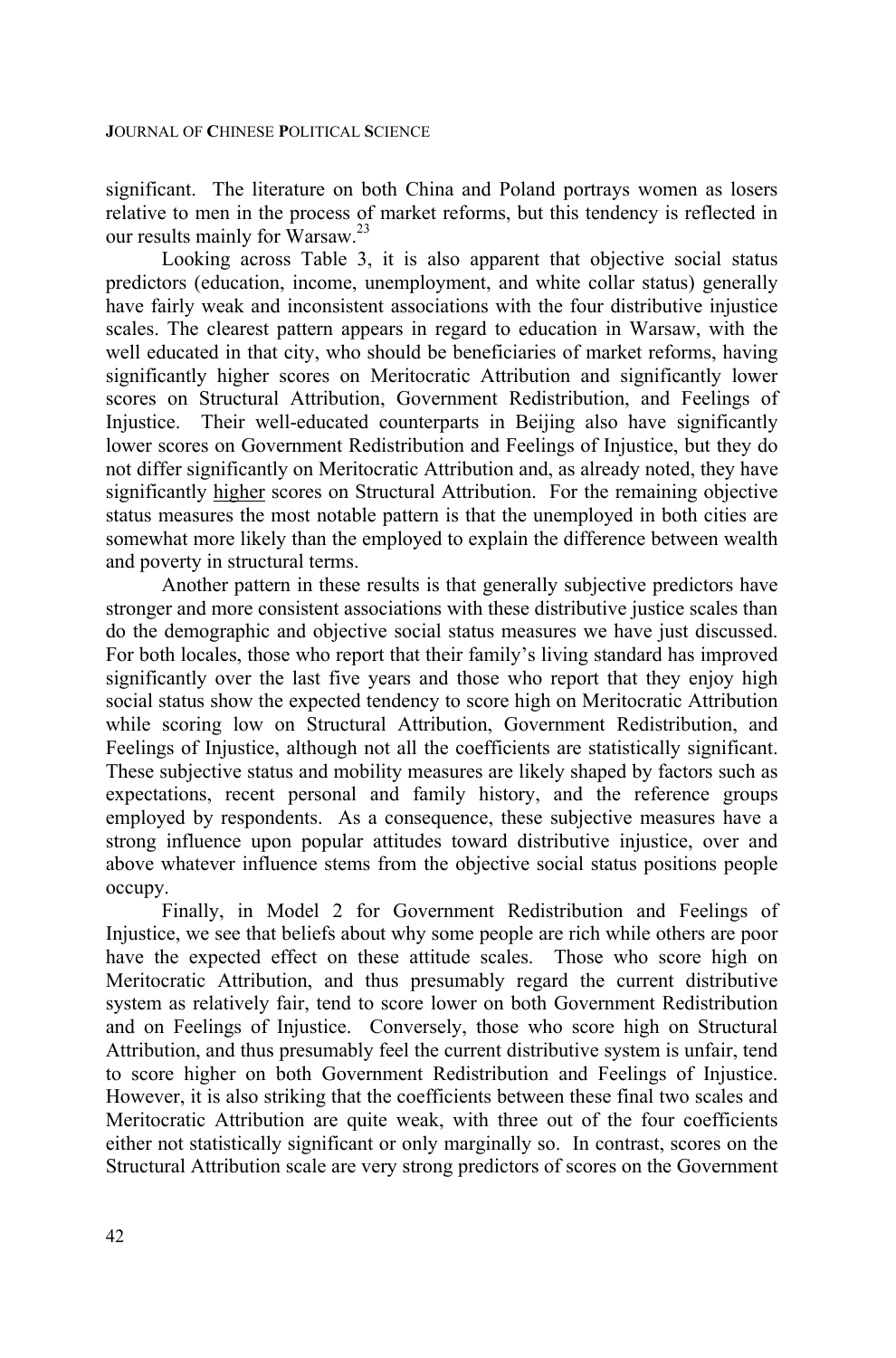Redistribution and Feelings of Injustice scales in both Beijing and Warsaw. One might summarize this finding by saying that in both locales perceptions that the current pattern of distribution is unfair (with inequality determined by external or structural factors, rather than by individual merit) are more important than other predictors used here in shaping attitudes about what the government should do to redress inequality and whether there is any prospect for improvement.

We now move on to the final stage of analysis, in which we merge the two samples and repeat our multivariate models in order to determine whether, once we control for a variety of background factors, the differences in distributive injustice attitudes between Beijing and Warsaw shown in Table 2 are reduced or eliminated. In performing this analysis we are, in effect, performing a hypothetical experiment—if these were two samples drawn from the same underlying population, would their distributive injustice scale score differences be too large to be attributable to chance? Table 4 presents findings from multivariate analyses of the four distributive injustice attitude scales for the merged sample of Beijing and Warsaw respondents. A dummy variable for locale (with Beijing=1, Warsaw=0) is included in the analysis of the merged sample in addition to the other predictor variables used earlier. In these tables we use standardized (Z) scores for the logged income and subjective social status predictors in order to achieve comparability, given the different metrics used in the original measures in the Beijing and Warsaw surveys.

For the most part the pattern of associations in Table 4 is similar to Table 2 and will not be discussed further here. The new finding shown at the bottom of Table 4 involves the net difference in these merged data between respondents in the Beijing and Warsaw surveys, once we control for sample composition effects. These results show that, even when controlling for the available background factors and the attitude scale predictors, the differences in responses between Beijing and Warsaw respondents shown in Table 2 still hold up. In regard to three of our four distributive injustice attitude scales—Meritocratic Attribution, Structural Attribution, and Feelings of Injustice—these differences indicate that Warsaw residents have significantly stronger feelings of distributive injustice than do their Beijing counterparts. However, as in Table 2, we see here that in regard to our fourth scale, preferences for Government Redistribution, Beijing residents are significantly less likely than their counterparts in Warsaw to simply put their trust in individual efforts and the working of markets, and are instead more likely to favor government intervention to hold inequality in check. Furthermore, in three out of the four cases (all except Feelings of Injustice) the size of the coefficients for locale also indicates that being a resident of Beijing versus Warsaw has a stronger effect on distributive injustice attitudes than any of the other predictors considered. The contrast is particularly striking in the case of Structural Attribution, with Beijing residents having so much less of a tendency to interpret why people are rich or poor in terms of factors such as unequal opportunities, an unfair economic structure, personal connections, and dishonesty,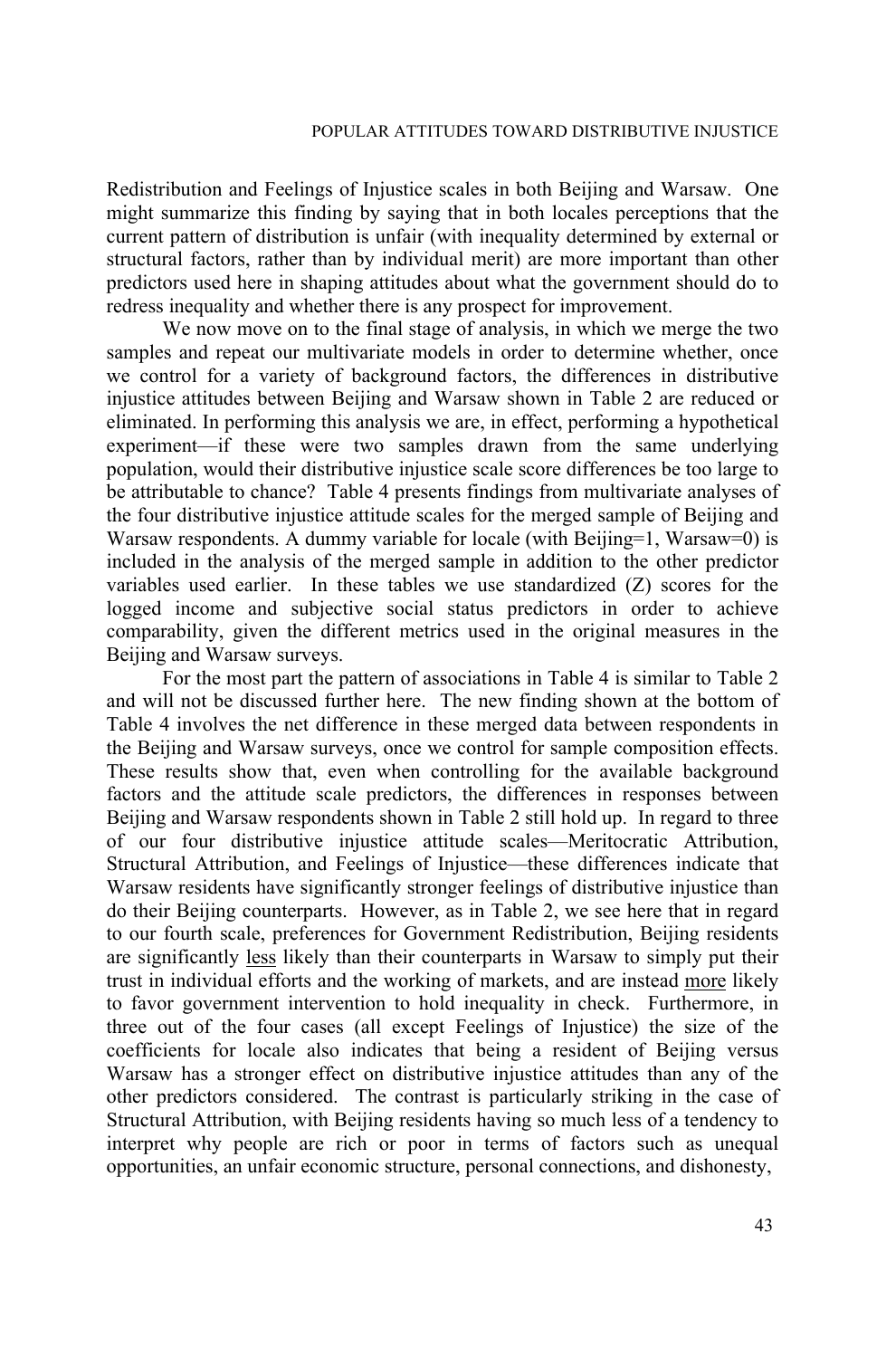| Feelings of<br>(Model 2)<br>Injustice<br>$-114***$<br>$-0.06***$<br>281 ***<br>$-0.092**$<br>$.072**$<br>$-106**$<br>$-1$<br>$-0.025$<br>$-0.027$<br>008<br>.023<br>.003 |
|--------------------------------------------------------------------------------------------------------------------------------------------------------------------------|
| 222                                                                                                                                                                      |
| $-264***$<br>$327***$<br>$.373***$                                                                                                                                       |
|                                                                                                                                                                          |
| $-129***$                                                                                                                                                                |
| $-142***$                                                                                                                                                                |
| $-0.023$                                                                                                                                                                 |
|                                                                                                                                                                          |
|                                                                                                                                                                          |
|                                                                                                                                                                          |
| $-122***$                                                                                                                                                                |
|                                                                                                                                                                          |
|                                                                                                                                                                          |
|                                                                                                                                                                          |
|                                                                                                                                                                          |
| Feelings of                                                                                                                                                              |

Table 4: Multiple Regression Estimates of Distributive Justice Attitudes: Merged Sample **Table 4: Multiple Regression Estimates of Distributive Justice Attitudes: Merged Sample**

 $= 05 \le p \le 1$ ; \*= .01 $\le p \le 05$ ; \*\*= .001 $\le p \le 01$ ; \*\*\*= . p<.001 + =.05<=p<.1; \*= .01<=p<.05; \*\*= .001<=p<.01; \*\*\*= . p<.001

# **J**OURNAL OF **C**HINESE **P**OLITICAL **S**CIENCE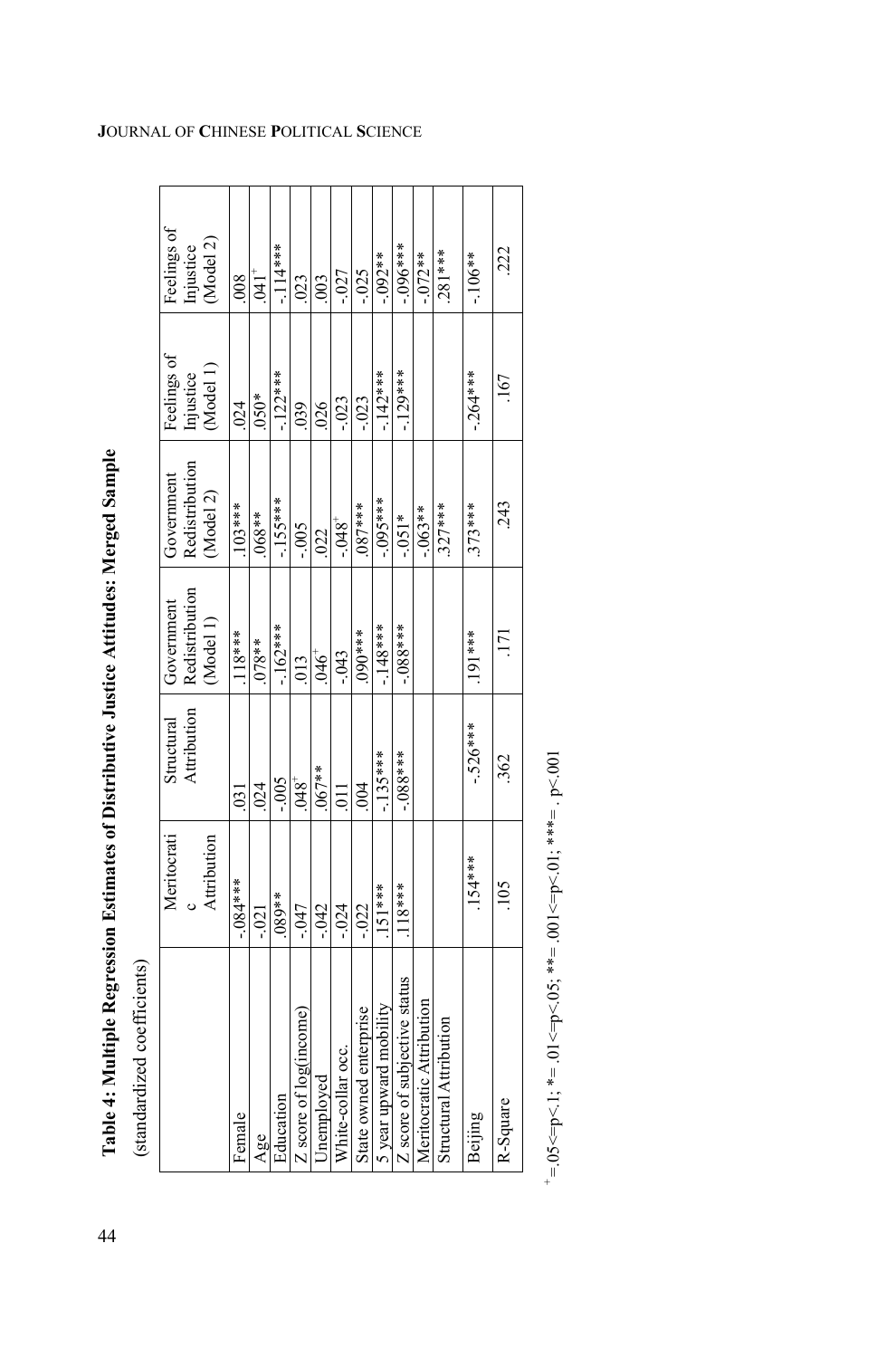that the coefficient for city completely swamps the other predictor variables and largely accounts for the much higher proportion of variance explained for this particular scale  $(R^2 = 362 \text{ versus } 0.243, 0.222, \text{ and } 0.105)$ .

## **DISCUSSION AND CONCLUSIONS**

 What are we to make of these findings? We cannot be sure, of course, that merging the data from two such disparate cities and including our limited set of predictor variables has enabled us to fully eliminate the possibility that compositional differences between the samples of respondents in Beijing and Warsaw can explain the patterns of city differences shown in Table 4. Perhaps some of these net differences in distributive injustice attitudes between Beijing and Warsaw could be explained at least in part by the operation of other compositional effects not included among our predictors or by the subtle differences in question translation and interpretation that are inevitable in any such internationally replicated survey. Nonetheless, given the size of the differences in responses and their ability to withstand our attempt to explain them away statistically, we propose a tentative conclusion: There appear to be sizable differences in the prevailing attitudes toward inequality and distributive injustice in these two capital cities, and thus perhaps in China and Poland generally. In many respects Warsaw residents have stronger feelings of distributive injustice than their Beijing counterparts, but with one important exception to this pattern. Beijing residents are more likely than Warsaw residents, not less likely, to favor government redistribution designed to limit inequality.

Assuming that these contrasts between Beijing and Warsaw attitudes are genuine and potentially important, how are we to explain the differences? At this point we leave the relatively solid ground of comparative survey statistics for informed conjectures, since our survey data do not enable us to definitively test explanations of differences involving only two cases. What other factors might explain why Warsaw residents are more critical of current inequalities than their Beijing counterparts?<sup>24</sup> In trying to speculate about the sources of these differences, we focus particularly on the Beijing-Warsaw differences in scores on the Structural Attribution scale. As shown in Tables 2 and 4, the gross and net differences in scale scores between the Beijing and Warsaw samples on Structural Attribution are larger than for any of the other three distributive injustice attitude scales, and Table 3 reveals that scores on this scale have a strong association with responses to the Government Redistribution and Feelings of Injustice scales. In this sense the tendency for Warsaw residents to score higher than their Beijing counterparts on Structural Attribution seems central to the rest of our findings. Why are Warsaw residents so much more likely than Beijing residents to explain why some people are rich and others are poor by reference to unequal opportunities, unfairness in the economic structure, dishonesty, and personal connections?

Of course, some might propose that perhaps this is an accurate perception, with the chances for escaping poverty and becoming rich more determined by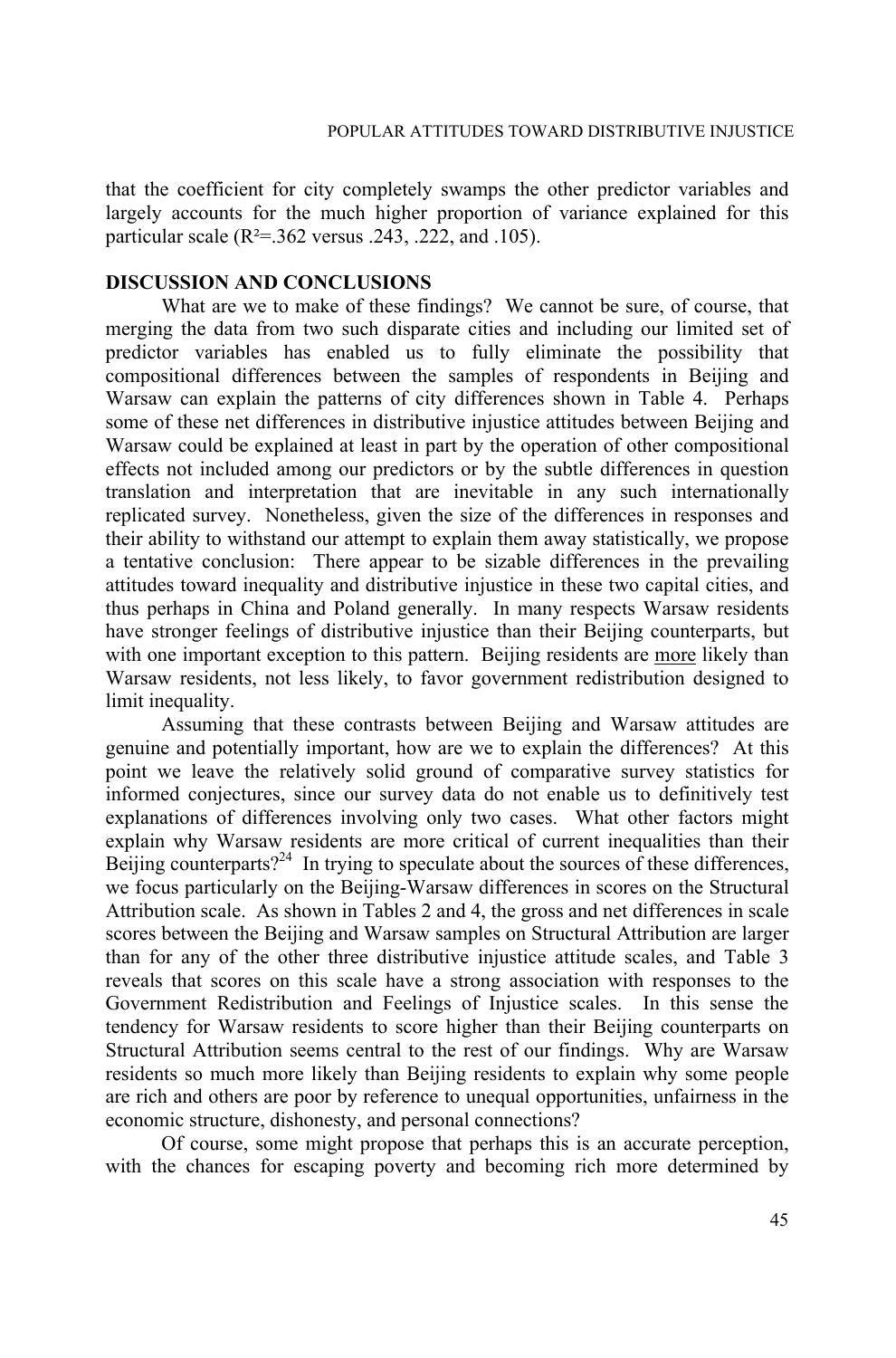structural factors and unfair treatment in Warsaw than in Beijing. We have no way of testing whether this is the case. However, the broad public grumbling in China about the prominence of corruption, personal connections, and the special privileges of the powerful makes us skeptical of this explanation. In any case, our data do not show that most Beijing respondents deny the importance of structural attribution while Warsaw residents affirm it. Rather, the average Beijing respondent ranks structural attribution in between being of "of some importance" and "of large importance" in shaping inequality, while the average Warsaw respondent rates structural factors slightly higher than "of large importance" (but not at the highest level of "of very large importance"—see Table 2). So residents of both capitals recognize the role that structural factors play in influencing who is rich and who is poor, but Warsaw respondents stress this factor more strongly.

 If we can discount the possibility that these differences are due to Warsaw or Poland being a genuinely more unfair society than Beijing and China generally, what other factors might explain the attitude differences revealed in our study? Two factors come to mind. One involves contrasts in the process of spreading and legitimating ideas about the superiority of market forces in these two societies, while the other involves basic differences in their current political institutions.

 In Poland, as noted earlier, socialist ideas and institutions had already been discredited in the popular mind prior to the collapse of communist rule in 1989. Awareness of the prosperity and freedoms enjoyed in Western Europe and advocacy by Solidarity of democracy and market distribution combined to produce a highly idealized picture of the wonderful benefits that market transition would produce—a society characterized by freedom, the rule of law, empowerment of ordinary citizens, truth, and justice, not to mention improved living standards.<sup>25</sup> Once the transition occurred, the experience of life in post-transition Poland could not come close to matching these lofty hopes. Even after recovery from the economic crisis of the early 1990s, the experiences of many Polish citizens with unemployment, corruption cases, deteriorating social services, squabbling politicians, and other mundane realities have fed strong feelings of disappointed expectations.

 In China, in contrast, socialist ideas and institutions had not been thoroughly discredited prior to the launching of reforms in 1978, and strict political controls during the Mao era had kept Chinese citizens ignorant of the fact that people in neighboring societies lived freer and more prosperous lives. Despite the political chaos of the Cultural Revolution, there was no general yearning for or idealization of market distribution. As noted earlier, China's reforms were launched primarily from above, and in a piece-meal fashion, with China's leaders maintaining that they were not repudiating socialism, but simply making it work better. In addition, the specific Chinese reforms that led to general increases in freedom and prosperity, such as letting farmers dismantle communes, resume family farming, and migrate to the city in search of jobs, were introduced first in the early 1980s, with more divisive reforms (such as mass layoffs from state-owned enterprises) delayed until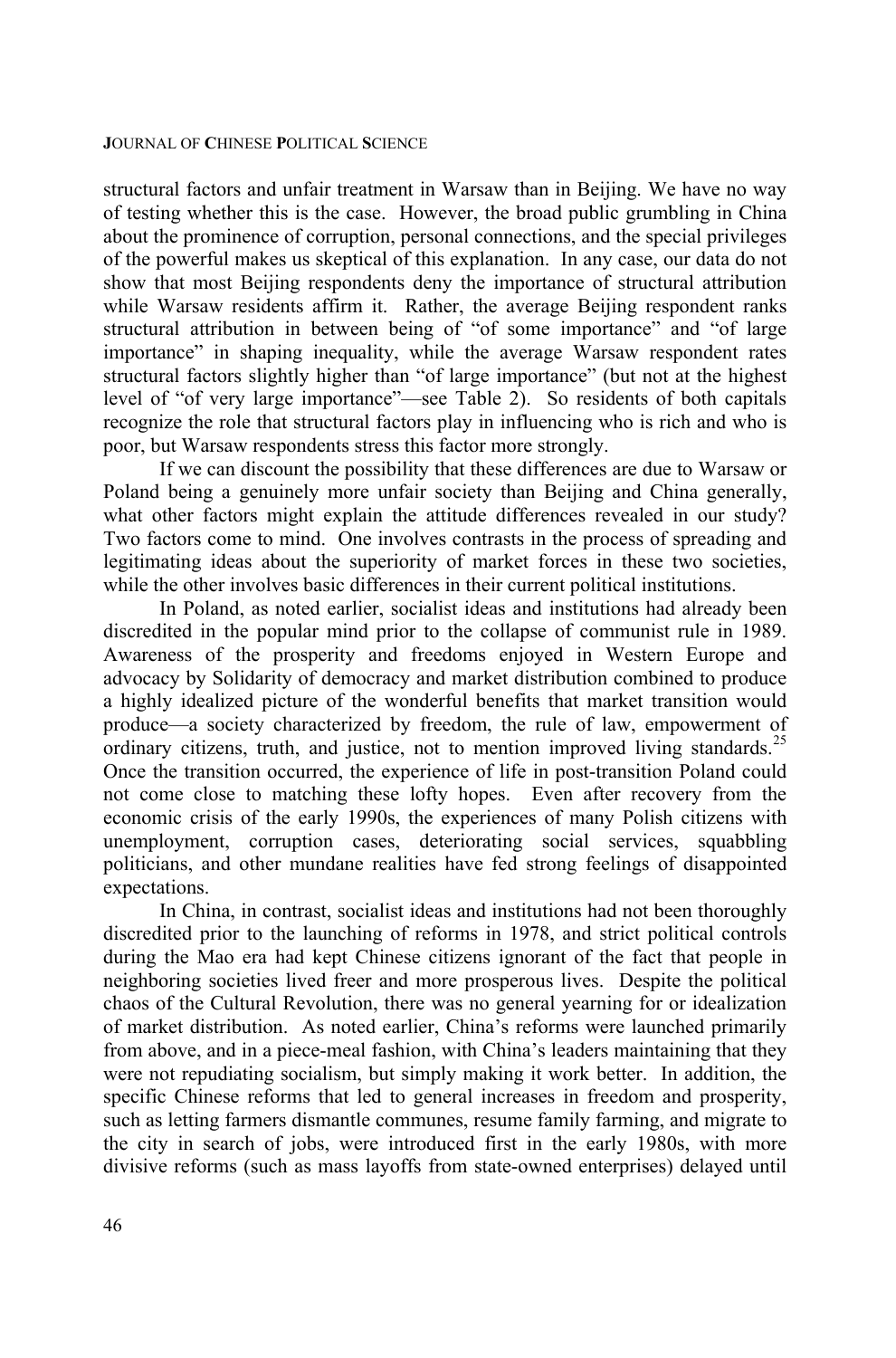much later (after the mid-1990s, in the case of layoffs). So in China, in contrast with Poland, support for market ideas and institutions was built gradually and primarily through the demonstration effect of the improvements that markets could provide, rather than through the spread of idealized views about the superiority of a market-based system in advance of any actual system changes. In the Chinese case there was not the level of prior idealization of markets that existed in Poland, and thus not so much likelihood of disappointment with the actual workings of China as<br>a market-transition society. Perhaps Beijing residents accept market-based Perhaps Beijing residents accept market-based inequalities more than their Warsaw counterparts because exposure to the new patterns developed gradually and primarily through actual experience, rather than through years of romantic but unrealistic yearning at a distance.

The differences in the political systems of the two countries may also help explain our puzzle. Poland experienced a sudden and complete democratic political transition in 1989, while China continues to be ruled by the Chinese Communist Party (hereafter CCP). In Poland, the media are independent and highly critical of economic and political elites, and their success in drawing attention to economic mismanagement and the malfeasance of the powerful has contributed to the volatility of Polish politics mentioned earlier, with enormously popular new governing groups unceremoniously voted out of office a few years later in favor of their ardent critics, who in turn cannot hope to retain public favor for long. In this atmosphere, there seems to be very little willingness in Poland to look to the government to intervene and correct social injustice. Instead, a jaundiced view of political elites and the government in general appears to be all too typical. One journalistic account that addresses the puzzle of why Poles feel so bad when things are going so well economically uses the term "hypochondria" to refer to the general malaise. $26$ 

The CCP, in contrast, continues to use its very considerable political power and control over the mass media to constantly sing the praises of market reforms, to trumpet economic improvements, and to draw attention to "rags to riches" examples of upward mobility of the formerly downtrodden. Despite market reforms, China's leaders miss no chances to draw attention to their wise stewardship of the economy, and when popular anger erupts over mismanagement and abuses of power in local areas, protesters almost invariably appeal to higher level officials to intervene and put things right. Muckraking journalists or others who would cast doubt on such official messages, or who would draw attention to the many instances in which riches stem not from the creativity and entrepreneurship of ordinary people, but from the special advantages of the well connected and powerful, do so at their peril, risking exile or imprisonment.

 We are suggesting, then, that a somewhat paradoxical situation helps explain the contrasting views on distributive injustice in Warsaw and Beijing. We normally expect that democracy and market reforms go together, with political freedoms and free markets reinforcing one another. However, in the Polish case to date, it would appear that political freedoms help to sustain critical views about contemporary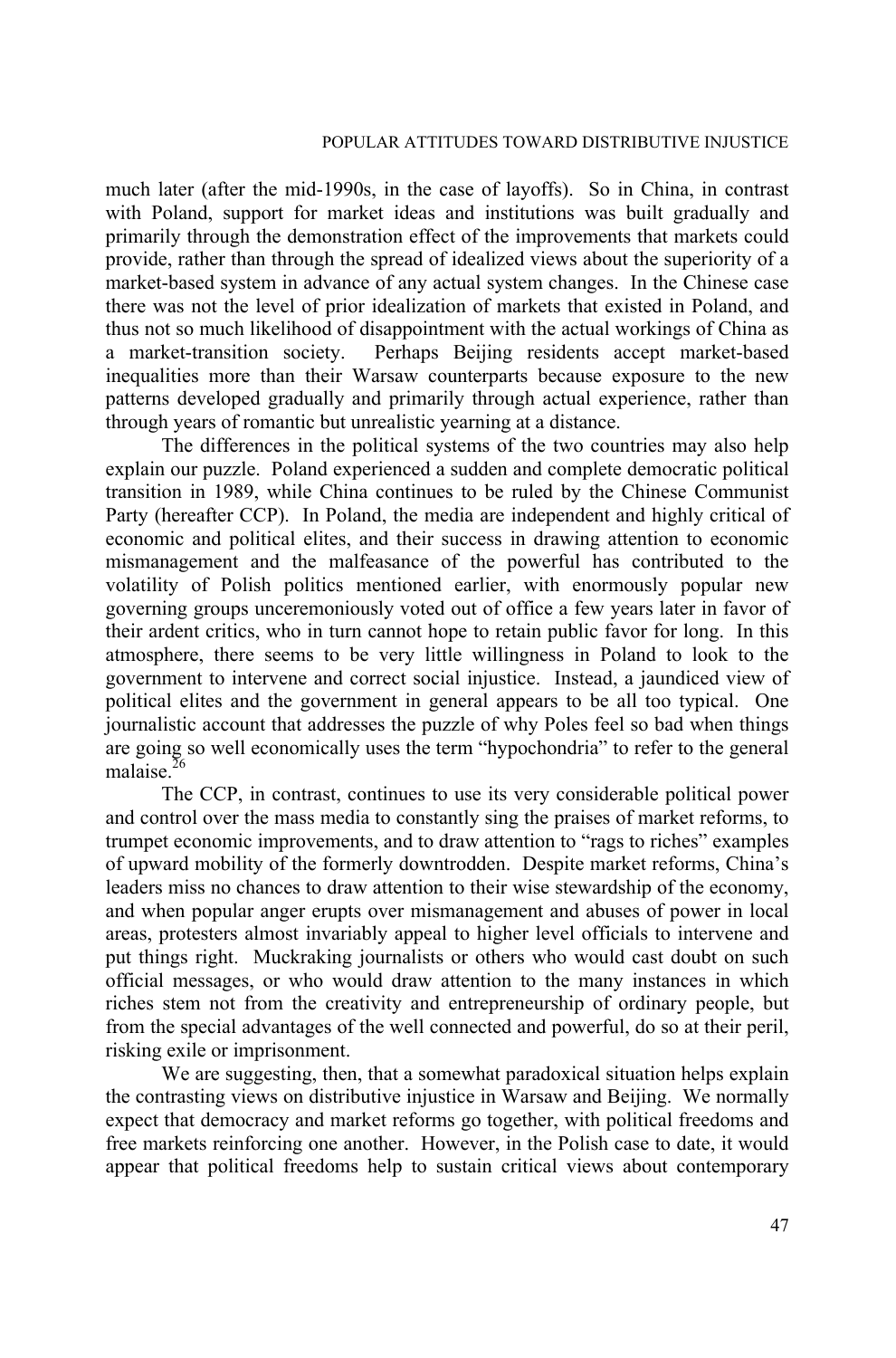Poland as an unjust society, while in China remaining political controls help to promote support for market-based inequalities while muffling critical voices. Perhaps nowhere in our data is this contrast more starkly illustrated than in responses to one of the items included in our Feelings of Injustice scale. When presented with the statement, "Government officials don't care what common people like me think," 49.9% of respondents in the capital of democratic Poland said they strongly agreed, and another 31.3% said they agreed. In contrast, only 11.7% of respondents in the capital of quite undemocratic China said they strongly agreed, while another 34.5% said they agreed.

These contrasts may also help explain the one exception to our general conclusion that Beijing residents accept current inequalities more than do Warsaw residents—the fact that Beijing citizens more strongly favor government redistribution to limit inequality. The nature of the post-1989 transition in Poland undermined popular faith in relying on the state to manage the economy and solve the problems of society, with other actors (businesses, the Catholic Church, civic associations, the media) seen as more worthy of public trust in these realms. In China, in contrast, the Leninist actions of the CCP have helped to limit the growth of other civic actors, while China's leaders have worked ceaselessly to spread the message that reform-era economic gains are not the result of the impersonal workings of market forces, but are instead the products of wise government stewardship of the reformed economy. Even as they work hard to foster popular support for market distribution, China's leaders do not want to encourage people to see markets as operating according to Adam Smith's "invisible hand." China's failure to undergo a fundamental political transition may help explain why many Chinese citizens still retain more faith than their Polish counterparts in the role of the government to manage society's affairs.<sup>27</sup>

To sum up, Beijing residents have learned to accept current inequalities while continuing also to have a fair amount of trust in their government, while Warsaw residents are less likely to do either, despite living in a more fully marketoriented and democratic society. Warsaw citizens seem to have more distrust of the market transition they once hungered for than their Beijing counterparts, who despite not sharing a history of disdain for socialism, seem more willing today to embrace their state-managed form of capitalism.

## **Notes**

<sup>&</sup>lt;sup>1</sup> Richard Bernstein, "Coal Tells of a Hard History, but the Future is Here, Too," New York Times, Feb. 6, 2006, p. A4.

<sup>&</sup>lt;sup>2</sup>In many respects, and particularly in regard to political power, state socialist societies were not all that egalitarian. For a classic critique, see Milovan Djilas, *The New Class* (New York: Praeger, 1957). However, the distribution of incomes in state socialist societies was generally more equal than in capitalist societies. With market reforms, income becomes more important in determining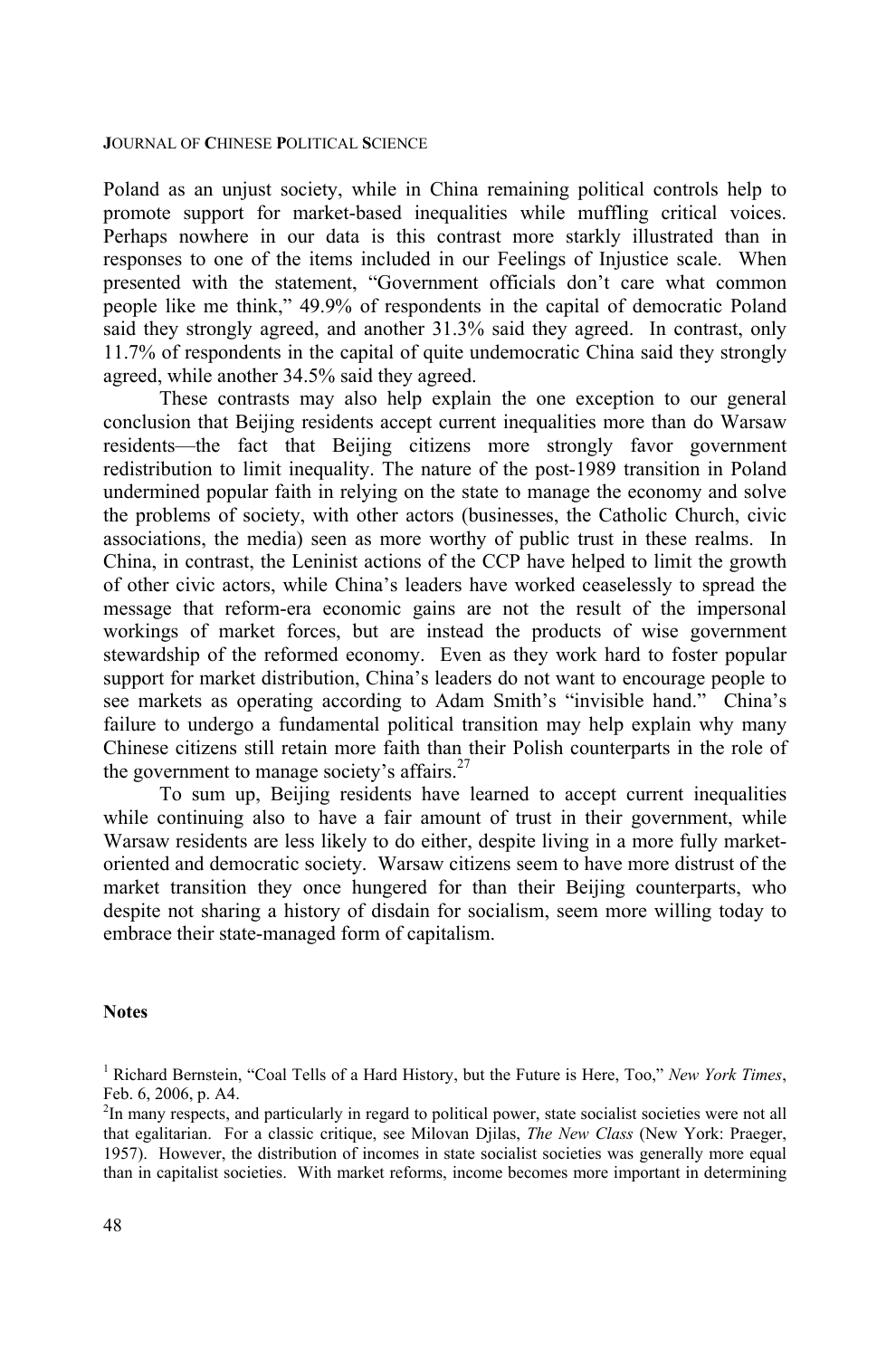standard of living (relative to bureaucratic position), and the distribution of incomes has generally become more unequal.

3 See J. Kluegel, D. Mason and B. Wegener, eds., *Social Justice and Political Change* (New York: Aldine de Gruyter, 1995); "Special Issue on International Social Justice Project Surveys on Distributive Justice Attitudes in Post-Communist Societies of Eastern Europe," *Social Justice Research*, 2000, 13: 2; and D. Mason and J. Kluegel, eds., *Marketing Democracy: Changing Opinion about Inequality and Politics in East Central Europe* (Lanham, MD: Rowman & Littlefield, 2000).

4 Polish economic trend and comparative figures come from the on-line version of *The World Factbook* compiled by the Central Intelligence Agency (www.cia.gov/cia/publications/factbook/

geos/pl.html#Econ). China's income distribution comparison comes from A. Khan and C. Riskin, "China's Household Income Distribution, 1995 and 2002," *China Quarterly*, 182: 356-84, 2005. (The years used in these estimates don't coincide because the best estimates for China come from the China Household Income Project surveys, which were only conducted in 1988, 1995, and 2002.) <sup>5</sup> See G. W. Kolodko, "Incomes Policy, Equity Issues, and Poverty Reduction in Transition Economies," Finance and Development, 36: 3, 1999.

 Timothy Garton Ash, "The Twins' New Poland," *New York Review of Books,* Feb. 9, 2006, pp. 22-25.

<sup>7</sup> See the discussion in Martin K. Whyte, "Destratification and Restratification in China," in G. Berreman, ed., *Social Inequality: Comparative and Developmental Approaches* (New York: Academic Press, 1981).

<sup>8</sup> Protests of various kinds did erupt repeatedly within China during the period of Mao's rule, but they were generally suppressed quickly and were unable to coalesce and grow, unlike what occurred in Poland in the 1970s and 1980s.

<sup>9</sup> China was able to plot its own reform course in part because Chinese socialism did not produce the major indebtedness to Western banks and governments that characterized most of Eastern Europe. To be sure, China has received assistance in its reforms from the World Bank, Western governments, and NGOs, but none of these foreign actors have had the leverage that they had in Eastern Europe.

<sup>10</sup> There was a corresponding gradual reduction in the role of central planning and state-owned enterprises in the Chinese economy. This Chinese approach has been contrary to the advice of most Western experts, who argue that a "big bang" sudden transformation to market principles and full private property rights is necessary to minimize economic distortions and corruption. See J. McMillan and B. Naughton, "How to Reform a Planned Economy: Lessons from China," *Oxford Review of Economics*, 8:132-41, 1991; T. Rawski, "Reforming China's Economy: What Have We Learned?" *China Journal*, 41:139-56, 1999. Thus far China still has not implemented full privatization of state-owned enterprises and agricultural land.

<sup>11</sup> There is considerable debate about unemployment estimates in China, and thus it is difficult to compare the unemployment rate in China and Poland. Chinese official sources in recent years have claimed that the number of "registered" urban employed is between 4 and 5%, but most analysts contend that the actual urban unemployment rate is at least double that (the Central Intelligence Agency *World Factbook* estimates an urban unemployment rate of 9.8% in 2004). That would still place Chinese unemployment rates below Polish levels of 15+% in recent years (19.5% in 2004 according to the CIA). However, even these higher estimates for China are subject to considerable uncertainty. See Dorothy Solinger, "Why We Cannot Count the 'Unemployed,'" *China Quarterly*, 167:671-88, 2001.

12 See the discussion in Robert Lane, "Market Justice, Political Justice," *American Political Science Review*, 80:832-402, 1986.<br><sup>13</sup> See the discussion in I. R. Della Fave, "The Meek Shall Not Inherit the Earth: Self-Evaluation

and the Legitimacy of Stratification," *American Sociological Review*, 45: 955-71, 1980.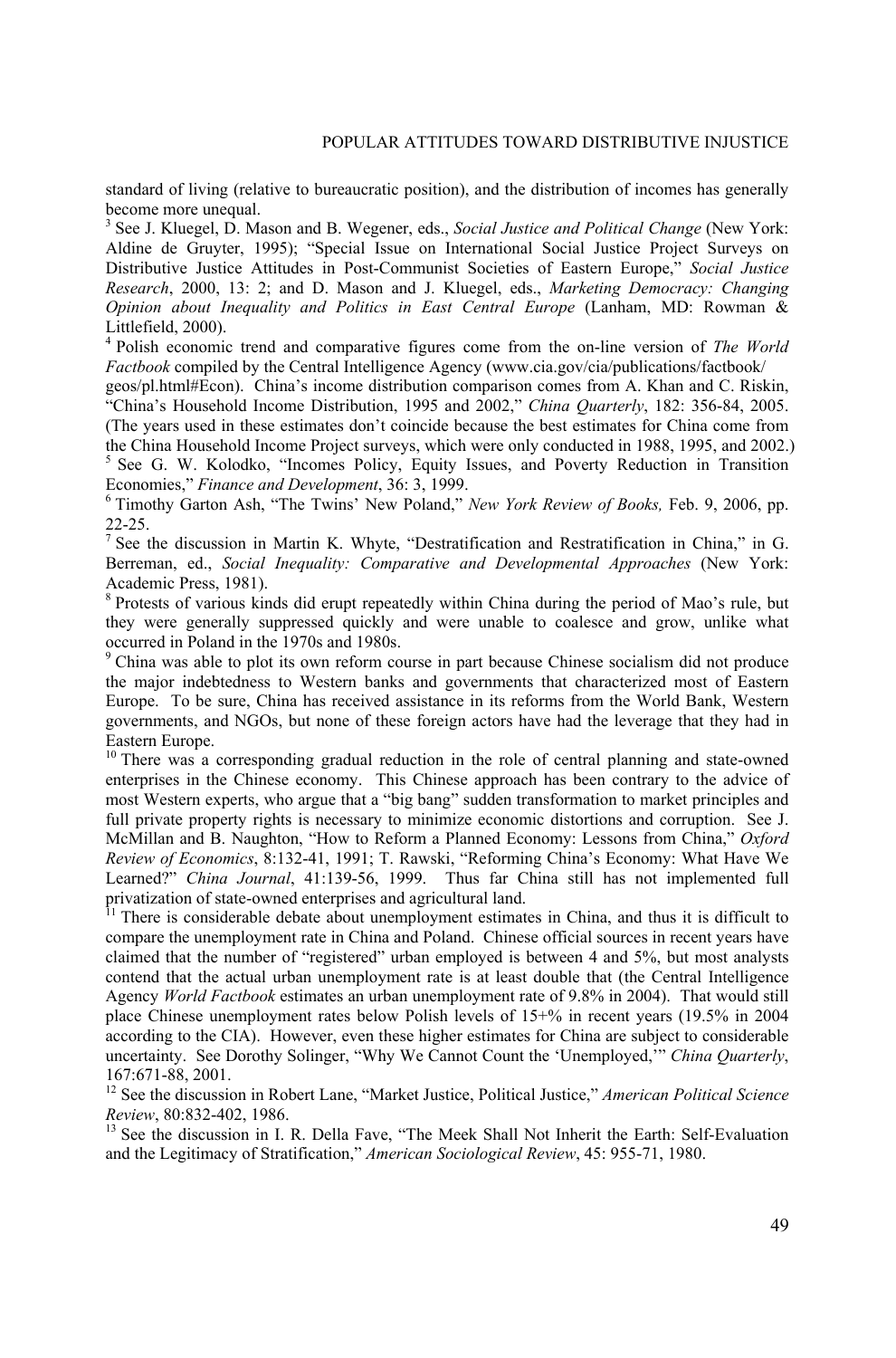14 Kluegel, Mason, and Wegener, *Social Justice and Political Change*, op. cit. p 253; see also J. Kluegel and M. Miyano, "Justice Beliefs and Support for the Welfare State in Advanced Capitalism," in Kluegel, Mason, and Wegener.

<sup>15</sup> The reliability (Chronbach's  $\alpha$ ) coefficients for these scales are .61 and .69 for Beijing and .47 and .69 for Warsaw. Although the reliability coefficient for the Warsaw Meritocratic Attribution scale is somewhat marginal, we retain this measure in our analysis in order to maintain our comparative design, and also because of the centrality of meritocratic distribution perceptions in our conceptual scheme. Don't know responses were recoded as response category 3 (of some importance) on the assumption that this response indicated difficulty in choosing between maximal and minimal response categories.

<sup>16</sup> The Government Redistribution scale has a reliability of  $\alpha$ =.56 in Beijing and .72 in Warsaw. For this scale and the one that follows, responses of "don't know" were treated as equivalent to "neutral" responses rather than missing values, on the assumption that such answers reflected a lack of a clear preference between agreement and disagreement with the statement read to respondents.

<sup>17</sup> The Feelings of Injustice scale has a reliability of  $\alpha$ =.65 in Beijing and .61 in Warsaw. Note that none of these three questions specifically refers to distributive injustice. However, we presume that the general focus in both surveys on inequality and distributive injustice issues would predispose most respondents to answer these questions with distributive issues in mind.

18 All four differences in mean values shown in the top portion of Table 2 are large enough that they would be statistically significant beyond the .001 level (based on one-way ANOVA tests of the mean scale scores) if the normal assumptions of such tests were met.

 $19$  To elaborate, 21.1% of Beijing respondents said their family's standard of living was much better than five years earlier, 47.6% said it was better, 14.9% said it was the same, 10.9% said it was worse, and 5.3% said it was much worse. The corresponding figures from Warsaw were 10%, 24.6%, 22.7%, 23.4%, and 19.4%. In other words, more than 2/3 of Beijing respondents reported improvement in their standard of living, compared to little more than 1/3 among Warsaw respondents, with self-reported declines in standard of living slightly more common than improvements in the latter locale.

<sup>20</sup> See, for example, J. Kluegel, "Economic Problems and Socioeconomic Beliefs and Attitudes," *Research on Social Stratification and Mobility*, 7: 273-302, 1988; Kluegel, Mason, and Wegener, op. cit.; M. Kreidl, "Perceptions of Poverty and Wealth in Western and Post-Communist Countries," *Social Justice Research*, 13:151-76, 2000. 21 We perform these analyses using Amos, a statistical program that is designed for structural

equation models. Simple one-stage regressions can also be performed with Amos, as we do for all four outcome scales here. Amos has the advantage compared to most OLS regression programs of computing full information maximum likelihood (FIML) estimates that are efficient and consistent when samples have missing data that can be assumed to be missing at random. We also examined OLS regression analyses of our scales and achieved similar results, but with slightly lower Rsquared coefficients.

 $22^{22}$  For example, the effect of an increase in income from \$100 to \$200 is assumed to be greater than for an increase from \$10,100 to \$10,200. Respondents who reported no personal income and those who were not working at the time of the interview and reported no other income were recoded as having a personal income of 1 yuan or zloty, since the log of zero is undefined. (The value of the log of 1 is of course 0.)

23 For China, see Emily Honig and Gail Hershatter, *Personal Voices*, Stanford: Stanford Univ. Press, 1988; for Poland consult R. Siemienska, "Winners and Losers: Gender Contracts in the New Political and Economic Situation," International Journal of Sociology, 35:3-39, 2004.

<sup>24</sup> One possible explanation of these contrasts can be at least partially discounted. They cannot be due to the fact that more Beijing than Warsaw respondents report that they have experienced improvements in their standard of living in the last five years (69% versus 35%, as noted earlier),